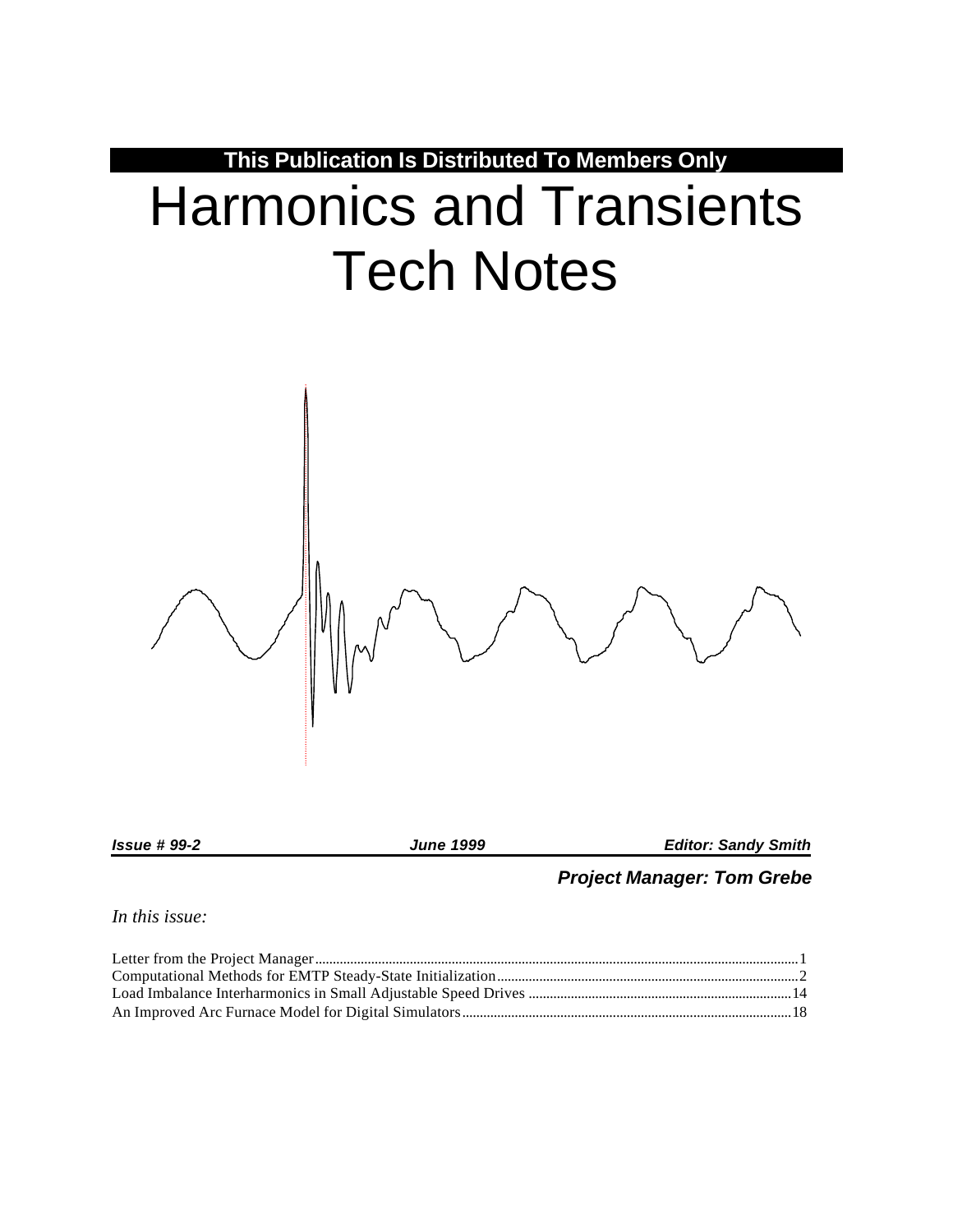# **Letter from the Project Manager:**

## Dear PATH Members:

Welcome to another edition of *Tech Notes*. We hope you find this issue to be both informative and interesting. With one article on emtp computational methods and two articles touching on harmonics, this particular issue has something for everyone.

This thrice-yearly publication exists thanks to the contributions of our university members. In exchange for a no-cost membership, members must agree to submit a technical paper or presentation for distribution to the user group membership. While most of these papers end up in *Tech Notes*, contributions can take other forms. These include:

- Case studies or technical presentations for the Users Group annual meeting
- Modules and models for presentation and distribution at the annual workshop
- Modules and models developed for distribution on the Web site
- Library files developed for the Web site

Topics have a wide range. They can include:

- Applications/models for SuperHarm/HarmFlo+ and transient-modeling tools
- Case studies/unique simulations
- Research projects
- EMTP data preparation/model development
- SuperHarm/HarmFlo data preparation/filter design
- Technical issues dealing with harmonics or transients

In addition to encouraging material from university members, we accept contributions from other members as well. If you have a paper, presentation, model, etc., and would like to submit it, please let us know. Likewise, if you have a question or comment about the user group, we want to know about it as well. Feedback helps us to do better our job of running the users group.

As always, we appreciate your support of PATH.

Sincerely,

Khoth

Thomas Grebe, P.E. General Manager, Electrotek Consulting PATH Users Group Project Manager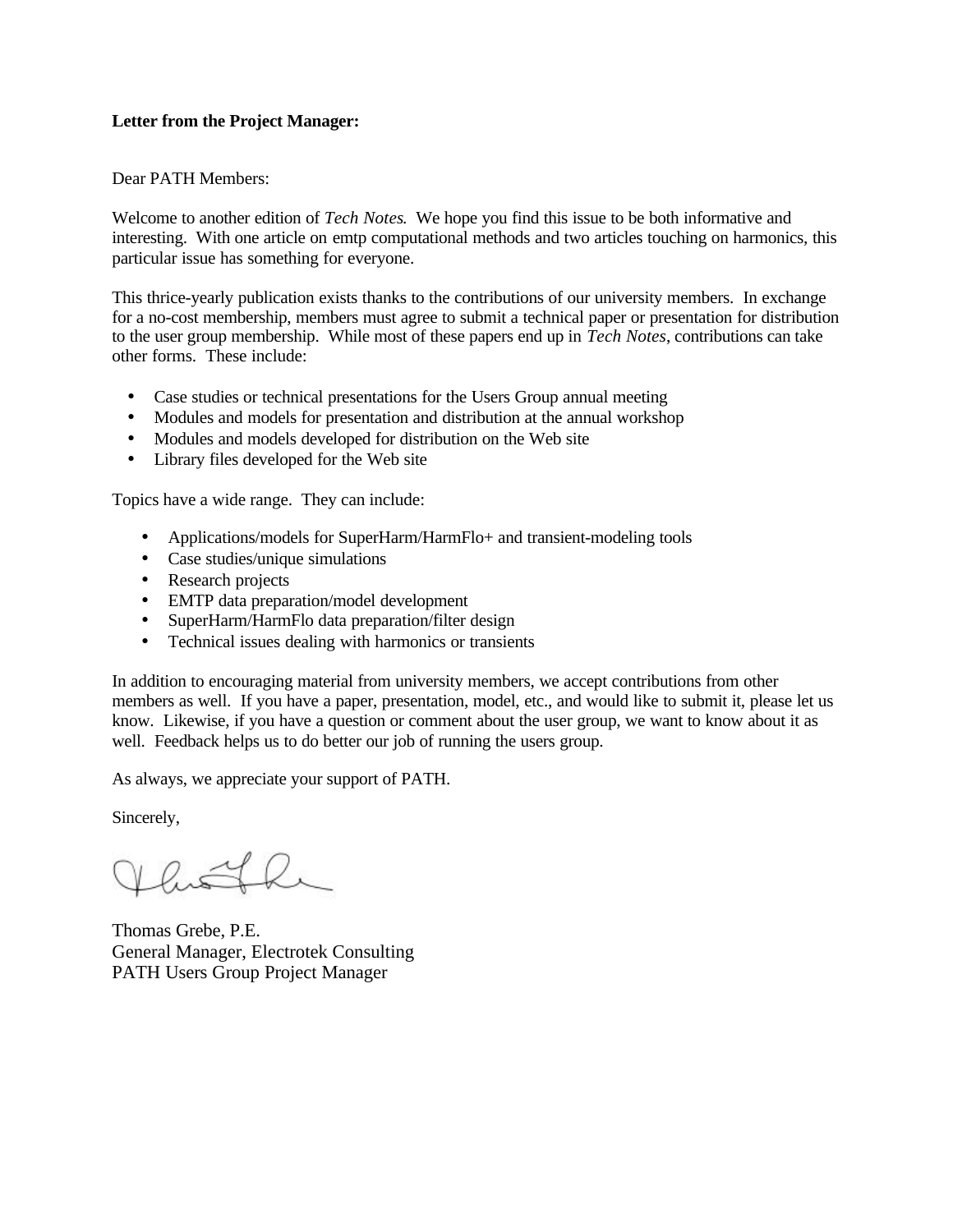# **Computational Methods For EMTP Steady-State Initialization**

Juan A. Martinez-Velasco Departament d'Enginyeria Elèctrica Universitat Politècnica de Catalunya Barcelona - Spain

*Abstract* - The calculation of the non-sinusoidal periodic steady-state of a power system with nonlinear and variable-topology components becomes an important problem in the application of some electromagnetic transients programs. A dedicated procedure for obtaining the initial steady-state with harmonics is therefore an important feature. This paper presents a summary of the techniques used for emtp steady-state initialization. These techniques are classified into three groups: frequency-domain, time-domain, and hybrid methods. The advantages and limitations of each group are discussed.

*Keywords* : Transients Analysis, EMTP, Steady-State Initialization.

# **1. Introduction**

The development of the first EMTP (ElectroMagnetic Transients Program) was undertaken in the late sixties to duplicate TNA transients simulations. Since then, the capabilities and applications of this tool have been significantly increased. In addition, other electromagnetic transients programs (emtps) based on the same solution method have been developed [1], [2]. One of the capabilities implemented in some transients programs is a steady-state initialization algorithm. The applications for which such an algorithm is a very useful feature are many, i.e.. subsynchronous resonance, harmonic propagation.

Several important aspects are to be considered in an initialization method for emtp usage :

- many nonlinear components (transformers, rotating machines, switched converters) generate harmonics
- in many applications (i.e. power electronics converters), control systems are included in the simulation, then the initialization of control systems should be also performed
- there are several emtp applications for which different initialization methods are needed, i.e., frequency scan analysis and load flow calculation
- different initial specifications must be dealt with; i.e., voltage and power constraints (load flow data)
- several types of waveshapes can result in an initial steady state : periodic at power frequency, periodic with harmonics, quasi- or non-periodic.

The development and implementation of a unique steady-state initialization procedure that can cover all emtp potential applications is a very difficult task. A very intense activity has been performed in the development of procedures for the initial steady-state calculation in networks with nonlinear and variabletopology converters during the last thirty years [3], [4], [5]. Many algorithms with a limited number of applications have been proposed for emtp initialization, and some have already been implemented.

This paper presents a summary of the most important procedures for emtp steady-state initialization of networks with nonlinear components. The study deals with the initialization of power systems and control strategies, and only the case of a periodic initial steady-state is considered. This paper includes a short introduction to emtp solution methods, and a discussion on the limitations of the procedures for emtp initialization.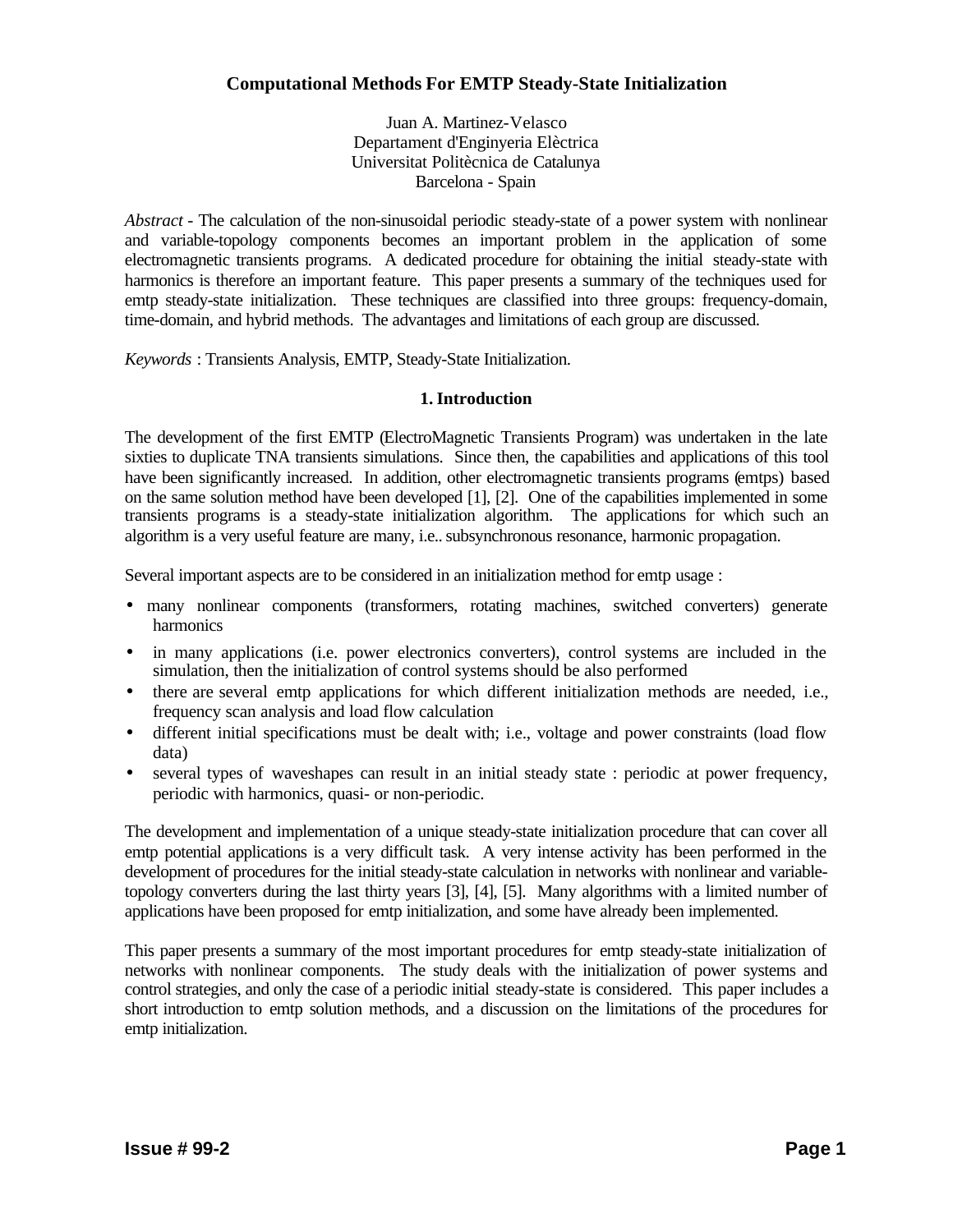## **2. EMTP solution methods**

## **2.1 Transient solution of power networks**

Electromagnetic transients programs are circuit-oriented tools based on a time-domain solution method, the Dommel's scheme. It combines the Bergeron's method and the trapezoidal rule into an algorithm capable of solving transients in single- and multi-phase networks with lumped and distributed parameters. The trapezoidal rule is used to convert the differential equations of the network components into algebraic equations involving voltages, currents and past values. These algebraic equations are assembled using a nodal approach [1]

$$
[\mathbf{G}][\mathbf{v}(t)] = [\mathbf{i}(t)] - [\mathbf{I}] \tag{1}
$$

where  $[G]$  is the nodal conductance matrix,  $[\mathbf{v}(t)]$  is the vector of node voltages,  $[\mathbf{i}(t)]$  is the vector of current sources, and **[I]** is the vector of "history" terms.

When the network contains voltage sources to ground, the equation is split up into part A with unknown voltages and part B with known voltages

$$
[\mathbf{G}_{\mathbf{A}\mathbf{A}}][\mathbf{v}_{\mathbf{A}}(\mathbf{t})] = [\mathbf{i}_{\mathbf{A}}(\mathbf{t})] - [\mathbf{I}_{\mathbf{A}}] - [\mathbf{G}_{\mathbf{A}\mathbf{B}}][\mathbf{v}_{\mathbf{B}}(\mathbf{t})]
$$
(2)

The conductance matrix is symmetrical and remains unchanged as the integration is performed with a fixed time-step size. The solution of the transient process is then obtained using triangular factorization.

Several modifications have been proposed for solving networks nonlinear and time-varying elements [2], [6]. One of the most efficient is based on the compensation method. Nonlinear elements are represented as current injections which are superimposed to the solution of the linear network after this solution has been computed. Once the solution of the network without the nonlinear element has been computed, its contribution is deduced from the characteristic of the nonlinear element,  $v_b(i_b(t))$ , and the following equation

$$
v_b = v_{b(0)} - r_{thev} i_b \tag{3}
$$

where  $v_{b(0)}$  is the voltage solution without the nonlinear element, and  $r_{\text{thev}}$  the Thevenin equivalent resistance. An iterative solution, generally based on the Newton's method, must be used to solve this step. The compensation method can be generalized to networks with several nonlinear components. However, its application is limited to only one nonlinear element per node. Other solution methods has been proposed to solve this limitation [7].

Programs based on the trapezoidal rule are widely used for transient simulations due to the simplicity of this integration rule, as well as to its numerical stability. The trapezoidal rule is an A-stable method that does not produce run-off instability [2]. However, this rule has some drawbacks – it uses a fixed time-step size and can originate sustained numerical oscillations. The step size determines the maximum frequency that can be simulated; therefore users have to know in advance what is the frequency range of the transient simulation.

# **2.2 Numerical oscillations**

In switching operations or transitions between segments in piecewise-linear inductances, the trapezoidal rule acts as a differentiator, and introduces sustained numerical oscillations. Several techniques have been proposed to control or reduce these numerical oscillations. One technique uses additional damping to force oscillations to decay [8]: the damping can be provided by the integration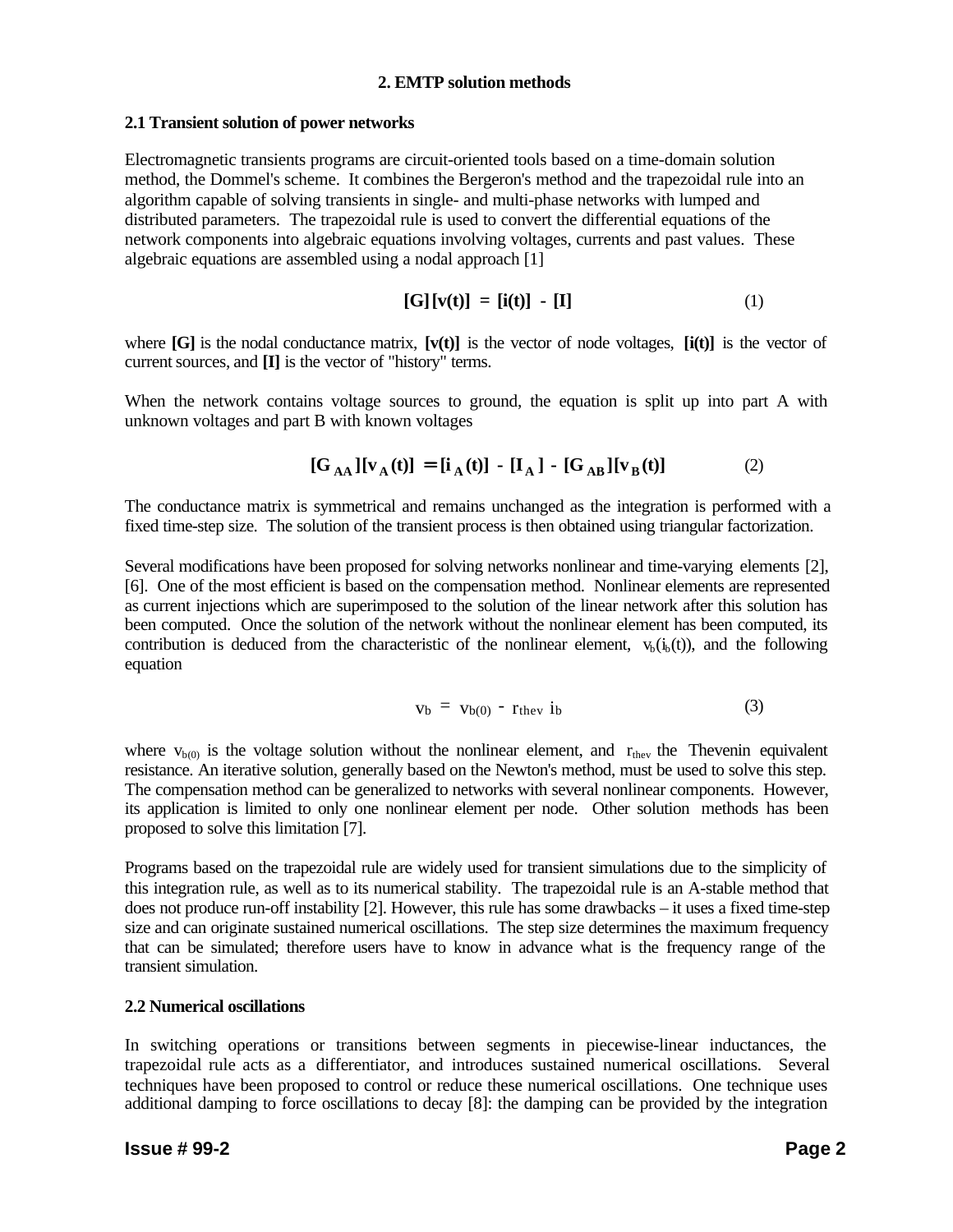rule itself or externally, by adding fictitious resistances in parallel with inductances and in series with capacitors. This method can have an important effect on the accuracy of the solution. Another technique is based on the use of snubber (RC) circuits in parallel with switches. This option is very interesting in power electronics applications, as snubber circuits are often placed in parallel with semiconductors to limit overvoltages across them.

Other techniques are based on the temporary modification of the solution method, only when numerical oscillations can occur, without affecting the rest of the simulation. These techniques use interpolation [9], or a CDA (Critical Damping Adjustment) procedure [10].

## **2.3 Transient solution of control systems**

Control systems can be represented by block diagrams with interconnection between system elements. Control elements can be transfer functions, FORTRAN algebraic functions, logical expressions and some special devices [2], [11]. A linear block can be described in the s-domain by a general relationship  $X(s)$  =  $G(s)$  U(s), where U(s) and  $X(s)$  are respectively the input and the output, and  $G(s)$  is a rational transfer function. The solution method used in all transients programs is also based on the trapezoidal rule, being transfer functions converted into algebraic equations in the time-domain, with the following general form

$$
[\mathbf{A}_{xx}][x] + [\mathbf{A}_{xu}][u] = [hist]
$$
 (4)

These equations are by nature unsymmetrical. Due to this fact, the electric network and the control system are solved separately. The network solution is first advanced, the network variables are next passed to the control section, control equations are then solved. Finally, the network receives control commands. The whole procedure introduces a time-step delay. This procedure is simultaneous only for linear blocks, and sequential for nonlinear blocks. When these blocks are present, a true simultaneous solution is not performed. A closed-loop is broken and the system is solved by inserting a time delay.

Delays inside control loops, as well as the delay between the network and the control system, are sources of instabilities and inaccuracies. In addition, new applications have been demanding capabilities not available in the first versions, i.e., new digital controls. Work has been performed during the last years to overcome most limitations and minimize some problems [12], [13], [14].

# **3. Initialization methods**

The solution of a transient phenomenon is dependent on the initial conditions with which the transient is started. Although some simulations can be performed with zero initial conditions, there are many cases for which the simulation must be started from power-frequency steady-state conditions. In addition, an initialization procedure can be a useful tool on its own, for instance to calculate resonant voltages due to coupling effects between parallel transmission lines.

The steady-state solution of linear networks at a single frequency is a simple task, and can be obtained using nodal admittance equations [2]

$$
\left[\mathbf{Y}\right]\left[\mathbf{V}\right] = \left[\mathbf{I}\right] \tag{5}
$$

where **[Y]** is the nodal complex admittance matrix, **[V]** is the vector of node voltages, **[I]** is the vector of current sources. As for the transient solution, this equation is partitioned when the network contains voltage sources to ground.

$$
[\mathbf{Y}_{AA}][\mathbf{V}_{A}] = [\mathbf{I}_{A}] - [\mathbf{Y}_{AB}][\mathbf{V}_{B}] \tag{6}
$$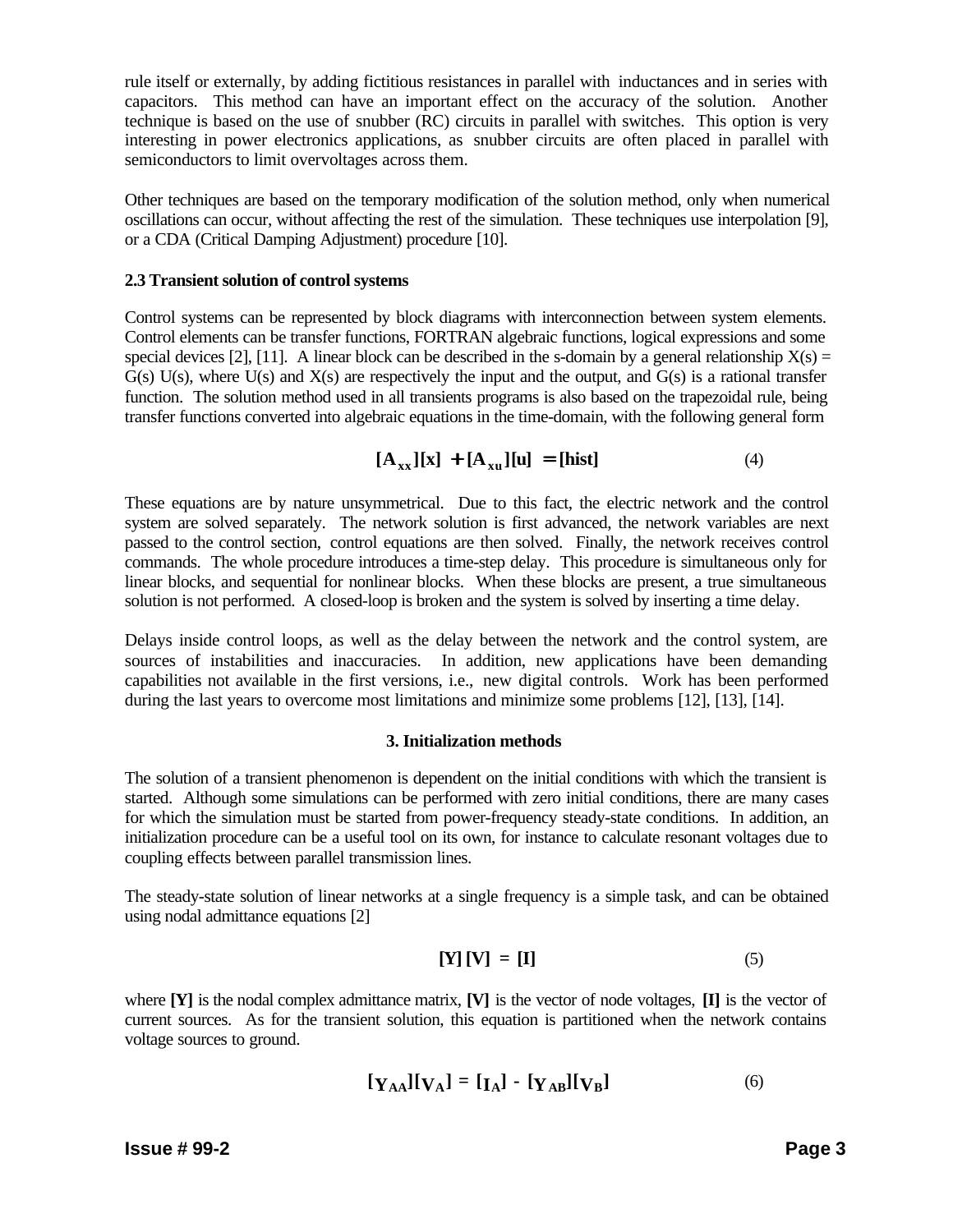This task can be very complex in the presence of nonlinearities that can produce steady-state harmonics. The initial solution with harmonics can be obtained using some simple approaches. The simplest one is known as "brute force" approach: the simulation is started without performing any initial calculation and carried out long enough to let the transients settle down to steady-state conditions. This approach can have a very slow convergence if the network has components with light damping. A more efficient method is to perform an approximate linear ac steady-state solution with nonlinear branches disconnected or represented by linearized models. Some transients programs have a "snapshot" feature. Using a "brute force" initialization, the system is started from standstill, once it reaches the steady-state, a snapshot is taken and saved, so later runs can be started at this point.

One of the first methods, Initialization with Harmonics (IwH), was presented in [15]. It is an iterative procedure to obtain the magnitude of harmonics generated by saturable reactors. Here, nonlinear inductances are modeled as voltage-dependent harmonic current sources. The model of the power network is linear, therefore the voltages at any harmonic frequency can be found by solving the nodal equations. Other harmonic sources whose magnitude is known are included in the solution as additional current or voltage sources. The periodic steady-state solution is computed using two iterative loops:

- a) A preliminary step is used to calculate the voltage phasors of nonlinear inductances taking into account their  $V_{RMS}$  - I<sub>RMS</sub> characteristic.
- b) These voltages are used to obtain the current harmonics from the actual flux-current characteristic. These harmonics are reinjected back into the network to calculate a new set of voltage phasors that are superposed to find the new fluxes.

The procedure continues with the calculation of the new harmonic currents until convergence is achieved. This is a very simple procedure. However, it can fail to converge and cannot be applied to ferroresonance studies [15], [19].

The initialization of control systems is an important issue in many emtp applications, i.e., power electronic systems. The first versions allowing users to represent control system dynamics did include a very simple and limited initialization algorithm [11], only applicable to linear systems. Several improvements have been added to some programs [12], but the initialization feature is still very limited.

Several computational methods for emtp initialization have been developed after IwH was presented. They can be classified into three groups : frequency-domain, time-domain, and hybrid methods. The procedure above described can be considered as a hybrid method as it mixes frequency-domain calculations using nodal admittance equations with a time-domain calculation for obtaining the values of the harmonic current sources used to represent nonlinear reactances. A summary of the most relevant methods proposed up to date, and presented after Iwh, is given in the subsequent sections.

# **3.1 Frequency-domain methods**

These are the most efficient when the network has a linear behavior, and the natural approach when the initial operating conditions include power (load flow) constraints. Most procedures use one the two techniques summarized below.

- a) Fixed-point iterative methods: At each iteration, the latest values of the distorted terminal voltages are used to drive updated information of the harmonic current injections. The nodal equations of the linear network are then invoked to update the voltage harmonics for the next iteration.
- b) Newton-type methods: The equations of the linear and the nonlinear parts are solved simultaneously at any harmonic frequency.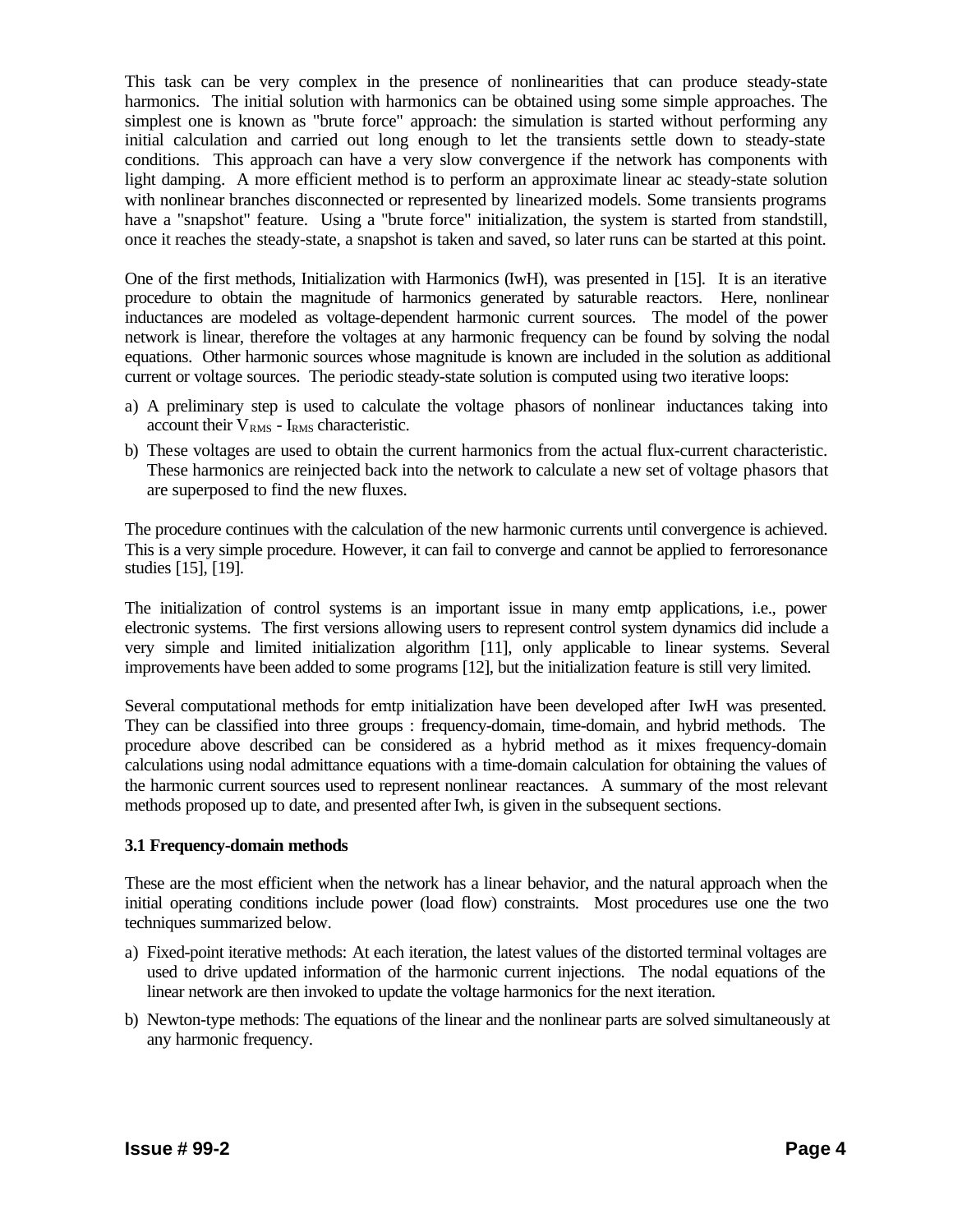Two approaches have been proposed to represent nonlinear components: a harmonic current source, and a Norton equivalent (NE). The two methods described below were developed as improvement of the IwH. Both use a NE to represent nonlinear components.

## 1 - Multiphase Harmonic Load Flow (MHLF) [16], [17]

A nonlinear component is represented by means of a Norton equivalent at each harmonic frequency. Although only Thyristor Controlled Reactor (TRC) applications were analyzed in the original references, the methodology can be extended to other nonlinear components. Fig. 1 shows the TCR equivalent model. The inductance at fundamental frequency is

$$
L_{eq} = \pi L (\sigma - \sin \sigma)^{-1}
$$
 (7)

where  $\sigma$  is the conduction angle. This inductance can also be used to represent the TCR at higher frequencies, therefore

$$
Y_{\text{eqh}} = (j\text{ho}L_{\text{eq}})^{-1} \tag{8}
$$

The value of the equivalent harmonic current source is derived from the calculated voltage and current harmonics using the following expression



**Fig. 1. Norton equivalent model for a TCR [16].**

With this approach, the NE circuits are harmonically decoupled and the load flow solution is performed sequentially for one harmonic at a time. However, the coupling effects are included as the harmonic current sources are iteratively adjusted, see Discussion of [16].

The general procedure is based on a fixed-point iterative technique, as the IwH. In addition to an initialization stage, which is particularly important in load flow solutions of multiphase unbalanced networks, the procedure consists of two basic steps:

a) The solution of the network at the fundamental and the harmonic frequencies is solved using a Newton-Raphson method. The general form is expressed as

$$
\mathbf{F}(\mathbf{[X]}) = \mathbf{0} \tag{10}
$$

where **[X]** is the vector of state variables.

b) The harmonic NE circuits of nonlinear components are derived, and convergence is checked by comparing  $I_{\text{eqh}}$  from two successive iterations.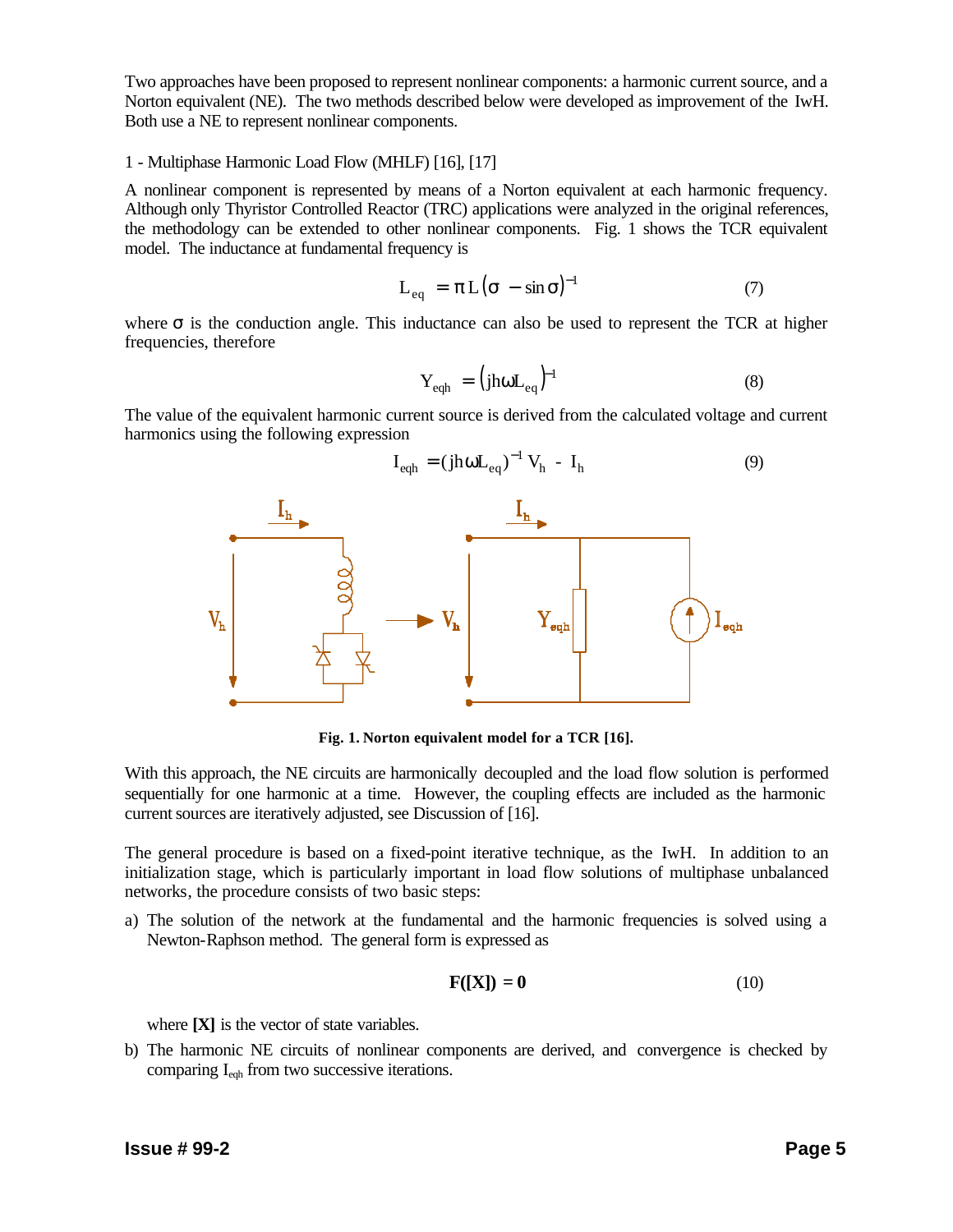The synchronous machine is a special component in power networks. This component may generate harmonics under unbalanced conditions, and the saturation effects can complicate its response to harmonics from other sources. A three-phase synchronous generator model for unbalanced harmonic load flow analysis, including frequency conversion and saturation effects, was presented in [18].

A simpler multiphase power flow solution based on the MHLF procedure was presented in [19].

2 - Newton harmonic method [20]

The Norton equivalent of a nonlinear branch at a harmonic frequency is derived as follows, see Fig. 2,

• the admittance  $G_{\text{bo}}$  is calculated at each iteration as the mean value of



**Fig. 2. Norton equivalent of a nonlinear branch [20].**

• the current source value is then calculated using

$$
\mathbf{I}_{\text{Nbh}}^{(k+1)} = \mathbf{I}_{\text{bh}}^{(k)} - \mathbf{G}_{\text{bo}}^{(k)} \mathbf{V}_{\text{bh}}^{(k)}
$$
(12)

being  $I_{bh}$  the harmonic current source component found from  $v_b$  and the characteristic of the nonlinear branch.

This approach accounts for harmonic coupling, and is an exact solution. The equivalent circuits of nonlinear branches are included at each iteration in the nodal equations of the linear network. The general formulation for each harmonic *h* becomes

$$
\begin{bmatrix} \mathbf{Y}_{\mathbf{n}\mathbf{h}}^{(k)} \end{bmatrix} \begin{bmatrix} \mathbf{V}_{\mathbf{n}\mathbf{h}}^{(k+1)} \end{bmatrix} = \begin{bmatrix} \mathbf{I}_{\mathbf{n}\mathbf{h}}^{(k+1)} \end{bmatrix} \tag{13}
$$

where

$$
\begin{bmatrix} \mathbf{Y}_{\mathbf{n}\mathbf{h}}^{(k)} \end{bmatrix} = [\mathbf{A}][\mathbf{Y}_{\mathbf{h}}^{(k)}][\mathbf{A}]^{t} \tag{14}
$$

$$
\begin{bmatrix} I_{nh}^{(k+1)} \end{bmatrix} = [A] \left( [I_{Sh}] - [I_{Nh}^{(k+1)}] \right) \tag{15}
$$

being  $[Y_{nh}]$  the nodal admittance matrix and  $[Y_h]$  the branch admittance matrix.  $[V_{nh}]$  is the vector of node voltages, **[Inh]** is the vector of injected currents, **[ISh]** is the vector of independent current sources, and **[INh]** is the vector of equivalent current sources. **[A]** is the incidence matrix.

The procedure is initialized without nonlinear branches, unless an approximated model at fundamental frequency was available. After computing **[Vn]** at each harmonic frequency, the Norton equivalent of all nonlinear branches is determined, and **Ynh** and **Inh** are updated. The procedure is continued until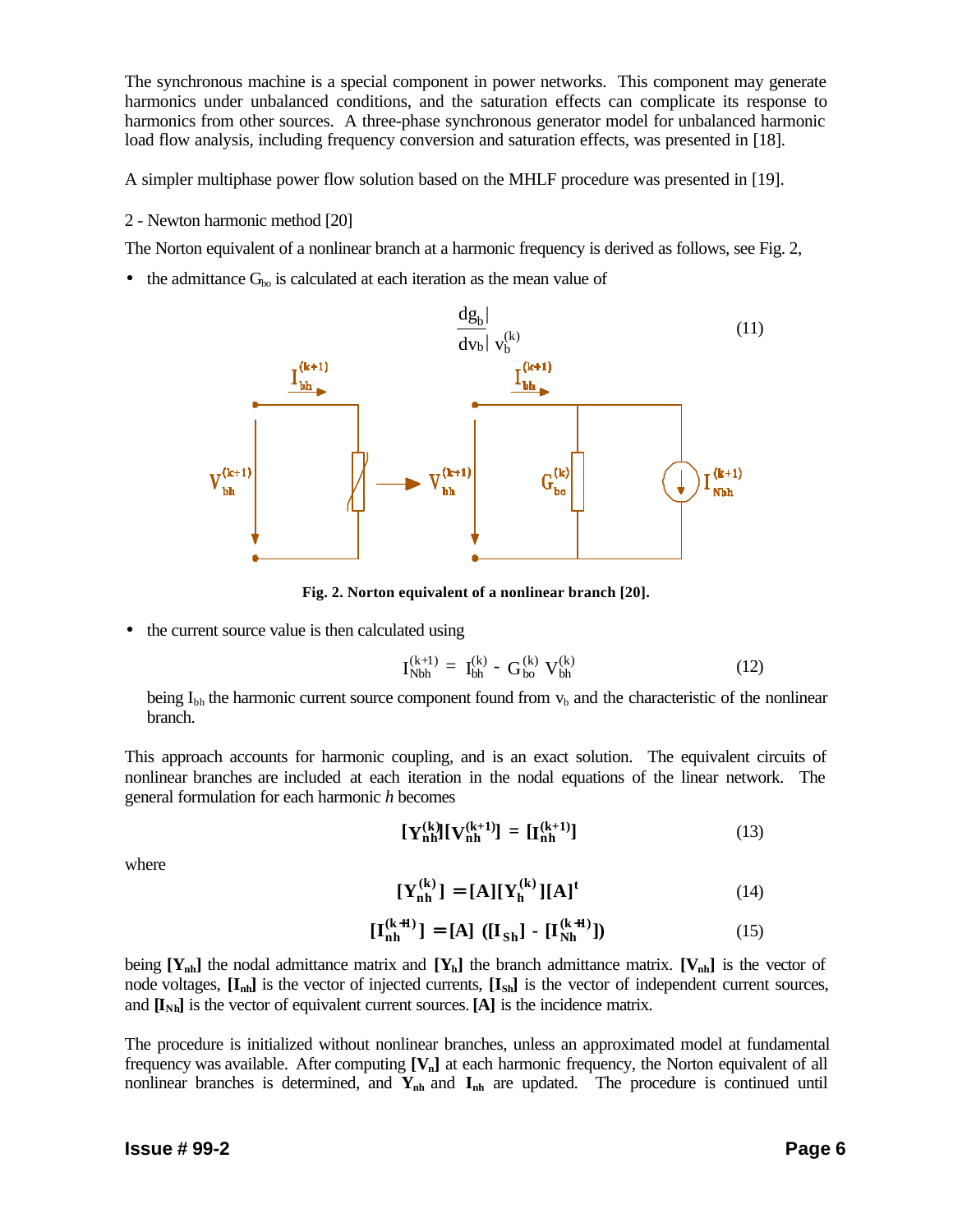convergence. This is not a true Newton-Raphson method, as discussed in [20]. However, it shows a quadratic convergence and can be applied to ferroresonance cases.

Other frequency-domain methods were presented in [21] and [22].

## **3.2 Time-domain methods**

Steady-state initialization algorithms based on a time-domain solution are formulated as a two-point boundary value problem, and use an iterative Newton type approach. If a solution of period T is assumed for all network variables, and **[X]** denotes the vector of state variables, an iterative procedure is set up to meet two general constraints at the steady state solution

• the periodicity condition

$$
[\mathbf{X}_0] = [\mathbf{X}_T] \tag{16}
$$

being  $[X_0]$  and  $[X_T]$  the vectors of state variables at time 0 and T, respectively

• the relationship between the network solution at two different time steps, usually elapsed one period T,

$$
[X_T] = F([X_0]) \qquad ([X_T] = [X(T, X_0)]) \qquad (17)
$$

A system of equations can be defined then as follows

$$
H([X_0]) = F([X_0]) - [X_0] = 0
$$
 (18)

Using a Newton-Raphson approach, the following algorithm is obtained

$$
\begin{bmatrix} \mathbf{X}_0^{(k+1)} \end{bmatrix} = \begin{bmatrix} \mathbf{X}_0^{(k)} \end{bmatrix} - \begin{bmatrix} \mathbf{DF}(\mathbf{X}_0^{(k)}) \end{bmatrix} - \mathbf{U} \begin{bmatrix}^{-1} \mathbf{X}_T^{(k)} - \mathbf{X}_0^{(k)} \end{bmatrix} \tag{19}
$$

being **[U]** the identity matrix.

The general procedure can be summarized as follows. Starting from an initial guess of the vector of state variables  $[X_0]$ , a simulation is performed over one cycle to obtain  $[X_T] = F([X_0])$ . The periodicity constraint is checked. If it is not satisfied, the Jacobian matrix is computed and the N-R algorithm is applied. Once the vector of state variables has been updated, a time-domain simulation over a new period is performed. The procedure is continued until periodicity is achieved.

Different techniques have been developed to obtain periodic initial solution using this general procedure. They differ in the way in which the network solution (18) is formulated. Three of these techniques are summarized in this paper. The role of the state variables in all of them is played by the history current sources associated to dynamic and nonlinear branches. If a network solution is periodic, then the history current sources are also periodic, and can be used to represent the state of the discrete network as they uniquely define its solution at each time-step.

## 1 - Fast steady-state initialization [23]

The equations of a network containing linear and nonlinear (piecewise) components are assembled using a branch formulation and the nodal impedance matrix. A relationship between two solution vectors (the history current sources) at different time steps can be obtained. If it is formulated to obtain the values at  $t = T$  from those at  $t = 0$ , the relationship can be written as follows

$$
[\mathbf{I}_{\mathrm{T}}] = [\mathbf{F}][\mathbf{I}_0] + [\mathbf{B}] \tag{20}
$$

being **[I]** the vector of history current sources, **[F]** a matrix which depends on dynamic elements, and **[B]** a vector related to independent sources only.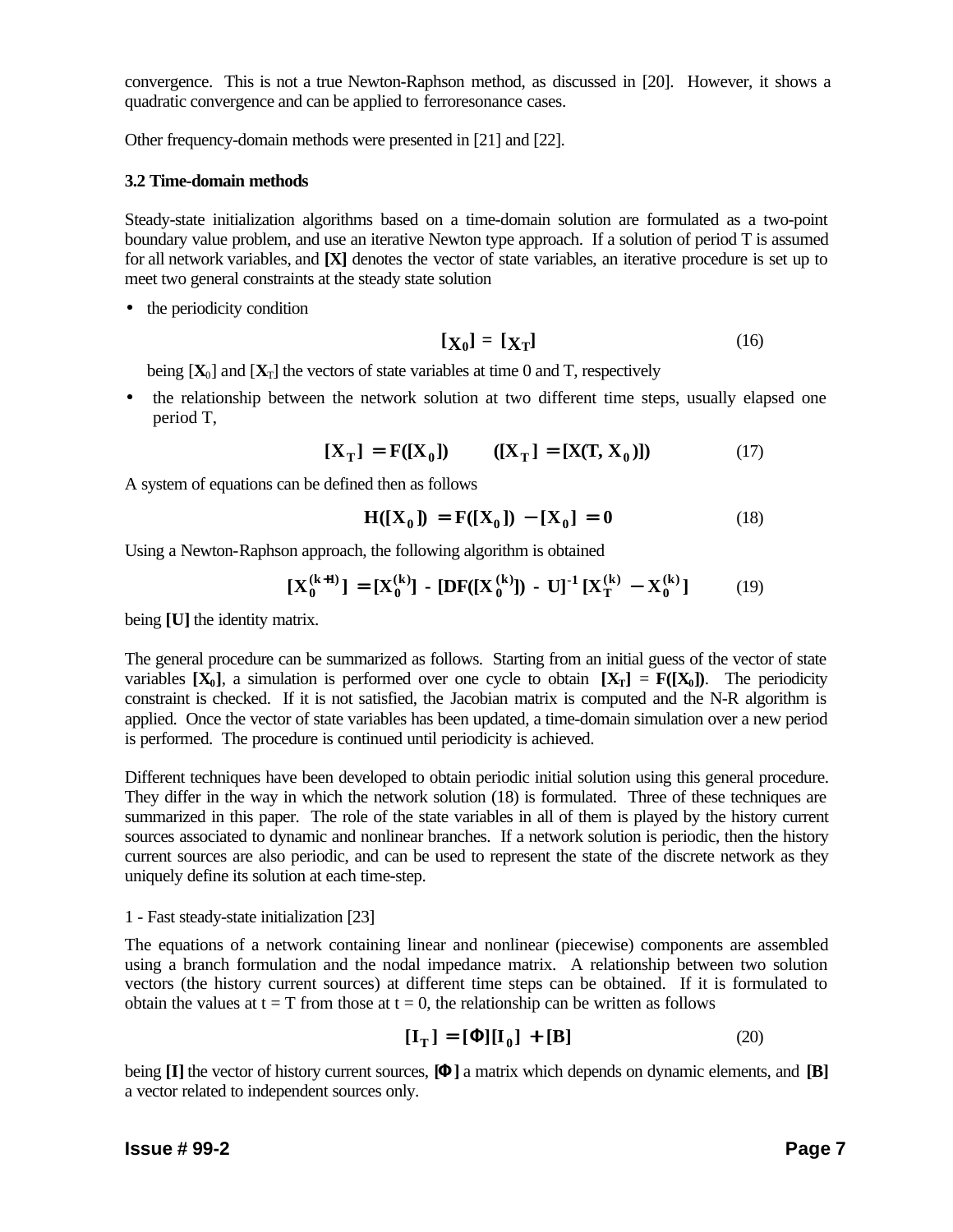Periodicity is achieved when  $[\mathbf{I}_T] = [\mathbf{I}_0]$ , then (20) can be expressed in the following form

$$
([\mathbf{F}][I_0] + [B]) - [I_0] = 0 \tag{21}
$$

which is similar to (18). Using the N-R approach it yields

$$
\begin{bmatrix} I_0^{(k+1)} \end{bmatrix} = \begin{bmatrix} I_0^{(k)} \end{bmatrix} - \begin{bmatrix} \mathbf{F}^{(k)} - U \end{bmatrix}^{-1} \begin{bmatrix} I_T^{(k)} - I_0^{(k)} \end{bmatrix} \tag{22}
$$

This procedure is very simple and can handle unbalanced networks with nonlinear components and variable topology converters. However, **[F]** is a full matrix which is updated at every time step. These are important drawbacks for very large scale systems.

#### 2 - The shooting method [24]

The equations of a network with nonlinear components can be expressed, using a modified nodal approach, in the following form

**6G** 
$$
\mathbf{B}\mathbf{\hat{u}} \mathbf{\hat{e}}V(t)\mathbf{\hat{u}} = \mathbf{\hat{e}} \quad I(t) \quad \mathbf{\hat{u}} \quad (23)
$$
\n**6** 
$$
0 \mathbf{\hat{u}} \mathbf{\hat{e}}_b(t) \mathbf{\hat{u}} = \mathbf{\hat{e}} \quad V_b(I_b(t)) \mathbf{\hat{u}} \quad (24)
$$

where **G** is the matrix of nodal conductances of the linear part, **B** and **C** are the branch incidence matrices. **V(t)** is the node voltage vector,  $V_b(t)$  and  $I_b(t)$  are the vectors of voltages and currents of the nonlinear branches. The vector  $V_b(I_b(t))$  denotes the functional relationship between voltages and currents in the nonlinear branches. **I(t)** is the vector of current sources, including both external current sources and history current sources, see equation (1).

If the nonlinear branches are represented by means of piecewise linear segments, the vector of branch voltages  $V_b(t)$  can be expressed as

$$
[\mathbf{V}_{\mathbf{b}}(\mathbf{I}_{\mathbf{b}}(t))] = [\mathbf{R}(t)][\mathbf{I}_{\mathbf{b}}(t)] + [\mathbf{E}_{\mathbf{k}}(t)] + [\mathbf{E}_{\mathbf{h}}(t) \ \mathbf{0}]^{t} \tag{24}
$$

where  $R(t)$  is a diagonal matrix of time-varying resistances,  $E_k(t)$  is the vector of time-varying voltages, and  $\mathbf{E}_{h}(\mathbf{t})$  is the vector of Thevenin history sources.

An equivalent of the linear part of the network can be derived using the following expression

$$
[\mathbf{V}_{\mathrm{th}}(t)] - [\mathbf{T}][\mathbf{I}_{\mathrm{b}}(t)] = [\mathbf{V}_{\mathrm{b}}(\mathbf{I}_{\mathrm{b}}(t))]
$$
 (25)

where  $V_{th}(t)$  is the vector of open circuit voltages at the nonlinear branch nodes. After joining (24) and (25), the following form is derived

$$
[V_0(t)] - [E_k(t)] = [T + R(t)][I_b(t)] \qquad (26)
$$

being  $V_0(t) = V_{th}(t)$  -  $[E_h(t) 0]^t$ . Therefore a piecewise-linear N-R method can be used to solve the equations of nonlinear branches at each time step

$$
[\mathbf{I}_{b}^{(k+1)}(t)] = [\mathbf{T} + \mathbf{R}^{(k)}(t)]^{-1} [\mathbf{V}_{0}(t) - \mathbf{E}_{k}^{(k)}(t)] \tag{27}
$$

This solution is completely decoupled from the calculation of the unknown node voltages of the linear part of network, which can be found by solving

$$
[\mathbf{G}_{\mathbf{A}\mathbf{A}}][\mathbf{V}_{\mathbf{A}}(\mathbf{t})] = [\mathbf{I}_{\mathbf{A}}(\mathbf{t})] - [\mathbf{G}_{\mathbf{A}\mathbf{B}}][\mathbf{V}_{\mathbf{B}}(\mathbf{t})] - [\mathbf{B}_{\mathbf{B}}][\mathbf{I}_{\mathbf{b}}^{*}(\mathbf{t})] \tag{28}
$$

where  $I_b^*(t)$  is the solution vector of the nonlinear branch currents. Equations (27) and (28) are used to perform the time-domain calculation from  $t=0$  to  $t=T$ .

#### **Issue # 99-2 Page 8**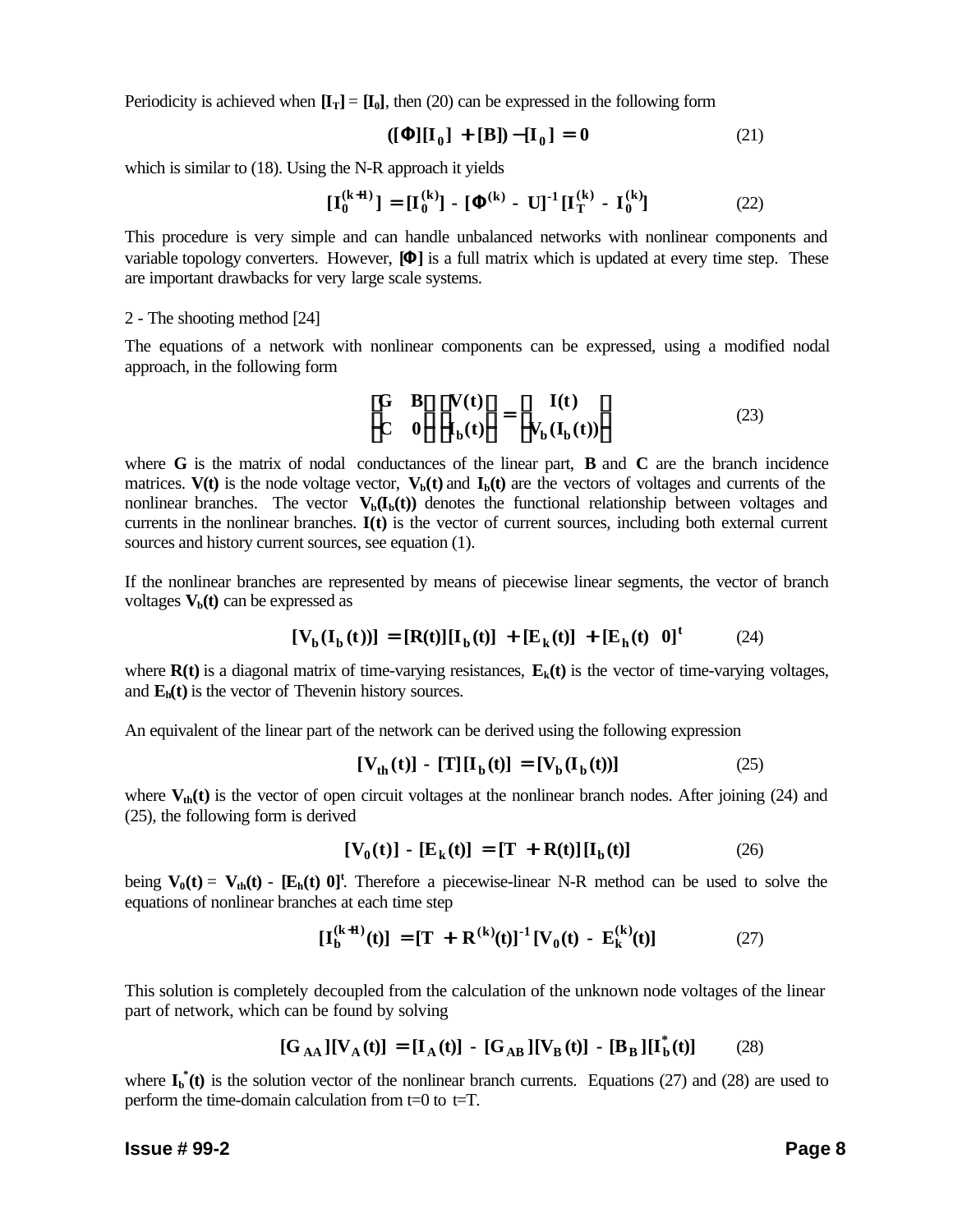The periodic steady-state solution is obtained using the general iterative algorithm given in (19). The vector of state variables is again the vector of history current sources, which now includes sources from both linear and nonlinear elements,  $[\mathbf{X}(t)] = [\mathbf{I}_h(t) \ \mathbf{E}_h(t)]^t$ .

The most complex task when applying the iterative solution (19) is the calculation of the Jacobian matrix  $DF(X_0)$ . This method yields a variational network with the following form

$$
\begin{array}{ll}\n\mathbf{G}_{AA} & \mathbf{B}_A & \hat{\mathbf{u}} \cdot \mathbf{C}_A(t) \hat{\mathbf{u}} = \mathbf{G}_A(t) \hat{\mathbf{u}} - \mathbf{G}_{AB} \hat{\mathbf{u}} \\
\hat{\mathbf{e}} & 0 & -\mathbf{T} - \mathbf{R}(t) \hat{\mathbf{a}} \cdot \hat{\mathbf{e}} \mathbf{I}_b(t) \hat{\mathbf{a}} = \hat{\mathbf{e}} \mathbf{E}(t) \hat{\mathbf{a}} - \hat{\mathbf{e}} \mathbf{C}_B \hat{\mathbf{u}} \mathbf{V}_B(t) \n\end{array} \tag{29}
$$

where  $[\mathbf{E}(t)] = [\mathbf{E}_k(t)] + [\mathbf{E}_h(t) \ \mathbf{0}]^t - [\mathbf{C}_A][\mathbf{G}_{AA}]^T$ . As shown in [24], the Jacobian  $\mathbf{DF}(\mathbf{X}_0)$  is the solution of the sensitivity network of the variational network at time T when the initial condition is the identity matrix. In general the Jacobian  $DF(X_0)$  will be a full matrix. Convergence failures have also been reported [25].

### 3 - The relaxation method [25]

A relationship can be found for calculating the values of the history current sources at two successive time steps

$$
[X_i] = [\mathbf{L}][X_{i-1}] - \mathbf{G}([X_{i-1}])
$$
\n(30)

Assume that the values of the *n* state variables are calculated in a time span T, and *m-1* solutions have been obtained from the initial estimation of the state variable vector  $(i = 1, t = 0)$  using (30). The relationship between the history current sources at two successive time steps can be written in the following form

$$
F_i([X_i],[X_{i-1}]) = [X_i] - [\mathbf{L}][X_{i-1}] - \mathbf{G}([X_{i-1}]) = 0
$$
 (31)

for  $i = 2, ..., m$ . From these constraints and from the periodicity condition,  $[X_1] = [X_m]$ , the following N-R iterative procedure is deduced

| $\epsilon$ I            |  |  | $\begin{array}{ccccccccc} 0 & 0 &  & 0 & -\operatorname{I\check{u}}\mathbf{\check{e}}\mathbf{D\!X}_1\mathbf{\check{u}} & \mathbf{\check{e}}\mathbf{0}\mathbf{\check{u}} \end{array}$                                                                                                                                                                                                                                                                                                                      |     |
|-------------------------|--|--|-----------------------------------------------------------------------------------------------------------------------------------------------------------------------------------------------------------------------------------------------------------------------------------------------------------------------------------------------------------------------------------------------------------------------------------------------------------------------------------------------------------|-----|
| $\mathbf{\hat{\Phi}}_2$ |  |  | $1 \quad 0 \quad  \quad 0 \quad 0 \stackrel{\text{\'{u}}\hat{\text{\'{e}}}}{\text{\'{e}}\text{D}} \text{X}_{2} \stackrel{\text{\'{u}}}{\text{\'{e}}} \stackrel{\hat{\text{\'{e}}}}{\text{\'{e}}\text{F}_{2}} \stackrel{\text{\'{u}}}{\text{\'{u}}}$                                                                                                                                                                                                                                                       |     |
| $\mathbf{\hat{e}}_0$    |  |  | $D_3$ 1  0 0 <b>ú êD</b> X <sub>3</sub> <b>ú</b> = <b>ê</b> F <sub>3</sub> <b>ú</b><br><b>ú</b> ê ú <b>é</b> ú                                                                                                                                                                                                                                                                                                                                                                                            | 32) |
| ê…                      |  |  |                                                                                                                                                                                                                                                                                                                                                                                                                                                                                                           |     |
| $\mathbf{\hat{g}}0$     |  |  | $0 \quad 0 \quad  \quad D_m \quad I \quad \text{if} \quad \text{D} X_m \quad \text{if} \quad \text{D} T \quad \text{if} \quad \text{D} T \quad \text{if} \quad \text{D} T \quad \text{if} \quad \text{D} T \quad \text{if} \quad \text{D} T \quad \text{if} \quad \text{D} T \quad \text{if} \quad \text{D} T \quad \text{if} \quad \text{D} T \quad \text{if} \quad \text{D} T \quad \text{if} \quad \text{D} T \quad \text{if} \quad \text{D} T \quad \text{if} \quad \text{D} T \quad \text{if} \quad$ |     |

being  $[D_i] = [dF_i/dX_i]$ . The derivation of these matrices is presented in [25]. From the periodicity condition,  $[F_1] = 0$ . The banded form of the relaxation matrix permits the design of a very efficient algorithm.

This procedure does not require any explicit integration of the solution and it can be applied to networks with ideal diodes using a Multiple Area Thevenin Equivalent: when a diode is blocked, the related subnetworks are disconnected and solved separately.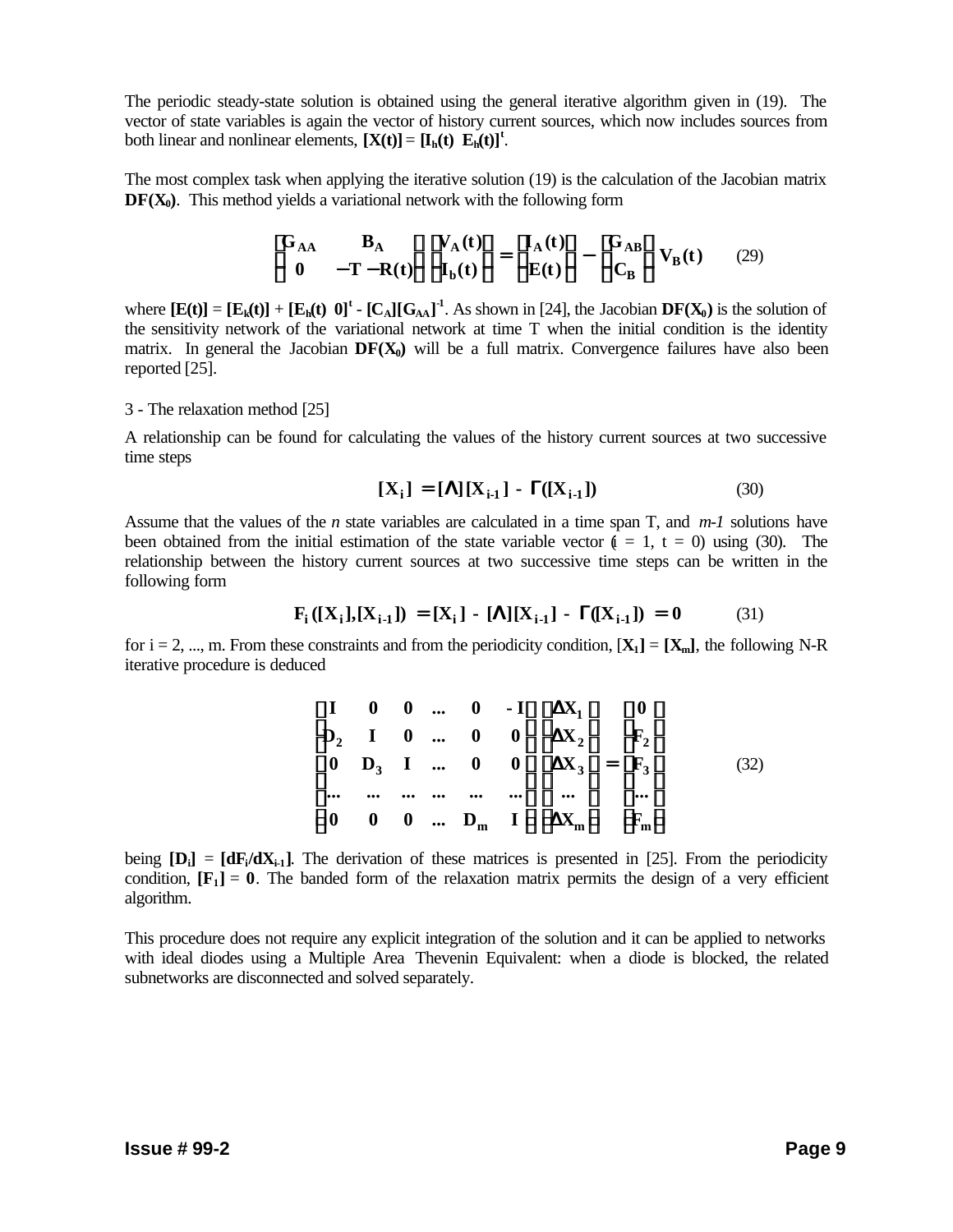# **3.3 Hybrid methods**

Although most of the methods described above are very efficient, and some of them have been tested with large scale networks, no one can be applied to all potential emtp case studies. Harmonic models are not always available, and they can be specially complicated for variable topology and user-defined components; control sections are disconnected and initialized separately in most transients programs, and although some initialization features are implemented in some versions, they do not cover all capabilities. A hybrid method may benefit both frequency and time-domain methods – frequencydomain methods are used to solve the linear part for which they are more efficient, time-domain methods are used for the nonlinear and variable topology parts, see Fig. 3.



**Fig. 3. Interface between linear and nonlinear parts.**

The Generalized Harmonic Balance method (GHBM) presented in [26] exploits the advantages of nonlinear extrapolation methods to accelerate the computation of the periodic solution of the nonlinear parts using a time-domain calculation, while the linear part is solved using a frequency-domain calculation. Nonlinear extrapolation methods can be used to calculate the fixed solution of a vector sequence,  $[\mathbf{X}^{(k+1)}] = \mathbf{F}([\mathbf{X}^{(k)}])$ , generated using either a linear or a nonlinear process. T he Random Rank Extrapolation method was selected in [26].

The GHBM uses a two loop iterative procedure:

- a) An outer loop where the periodic steady-state of the linear part is calculated using the nodal admittance equations  $[Y_{nh}] [V_{nh}] = [I_{nh}]$ .
- b) An inner loop where the periodic solution of the nonlinear parts is calculated using a three-step procedure:
	- 1. the waveforms of the voltages at the interface nodes are calculated from the harmonic phasors
	- 2. these voltages are used to obtain in the time-domain the steady-state waveforms of the currents injected into the nonlinear parts using a nonlinear extrapolation method
	- 3. the harmonic phasors of these currents are extracted. The vector of injected currents is then updated.

The whole procedure is a fixed-point iterative method. However, the nonlinear extrapolation method is also used to accelerate the convergence in the outer loop. In this manner, the method is quadratically convergent. Their advantages are obvious – no Jacobian matrix has to be calculated, and it can be applied to any case study. For a discussion about the divergence and how the problem can be solved see [26].

Other methodologies also based on a hybrid approach were presented in [27] and [28].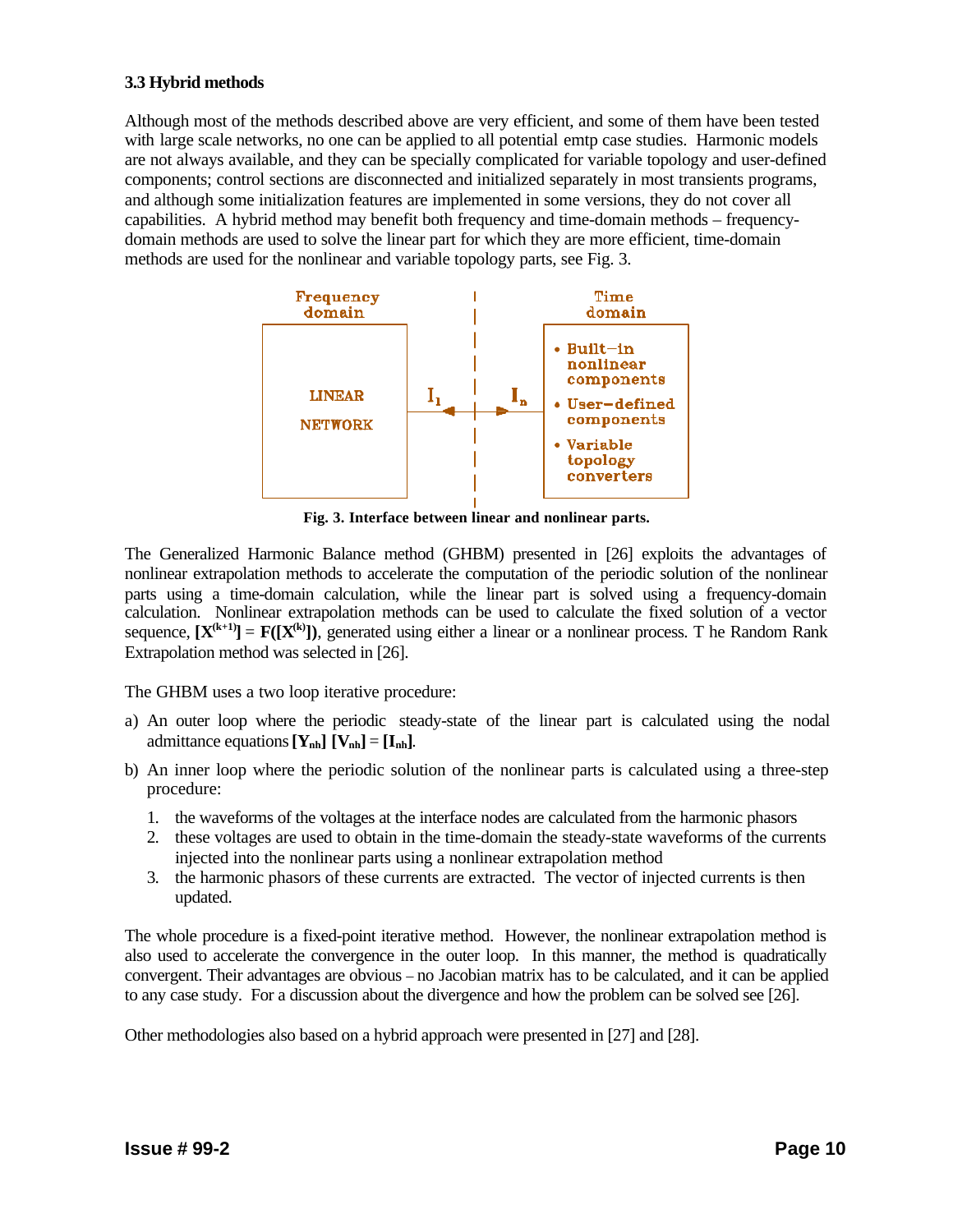## **4. Discussion**

The development of a procedure for emtp steady-state initialization that can be applied to all case studies is obviously a formidable task.

Most methods summarized in the previous sections have advantages and limitations that should be taken into account in the development of a more general and powerful procedure:

- 1) Frequency-domain methods are the most efficient and accurate for the calculation of the periodic steady-state of a linear network. They can handle some nonlinearities and are very adequate when the operating conditions are specified as power (load flow) constraints. The availability of harmonic models for rotating machines [18] expand their applications. However, there are many nonlinear components for which a harmonic model cannot be easily developed, and the situation becomes more complicated when a control strategy has to be included in the initialization stage.
- 2) Time-domain methods for emtp initialization have a very important advantage as they are fully consistent with the subsequent time-domain simulation of transients. Although the methods summarized in this paper were developed for lumped element networks, their basic ideas seem to be useful also for distributed parameter networks, but some corrective measures could be needed when many lines with different transition times are to be simulated. Numerical oscillations could be produced when a time-domain approach based on the trapezoidal rule is used, so additional corrective measures are needed, see Section 1.2 and [23]. Time domain procedures have been tested with rather simple cases, and the choice of history current sources as state variable vector could not be adequate when the system incorporates some components and control strategies.
- 3) Hybrid methods are an interesting alternative as they benefit from advantages of both frequencydomain and time-domain techniques. Theoretically they can handle systems incorporating all types of nonlinearities and control systems. In practice, results related to large-scale networks with frequencydependent distributed parameter transmission lines, rotating machines and some variable-topology components have not yet been reported. And some problems remain about the convergence of the proposed techniques.

Table I shows a summary of advantages and limitations of the three classes of initialization techniques.

| <b>TECHNIQUE</b> | <b>ADVANTAGES</b>                                                                                                                                                                                      | <b>LIMITATIONS</b>                                                                                                                                                                                                          |
|------------------|--------------------------------------------------------------------------------------------------------------------------------------------------------------------------------------------------------|-----------------------------------------------------------------------------------------------------------------------------------------------------------------------------------------------------------------------------|
| Frequency-domain | They are the most efficient for steady-state<br>initialization of linear networks<br>They are also very efficient when accurate<br>٠<br>harmonic models of nonlinear components<br>can be incorporated | Harmonic models are not available<br>or cannot be easily developed for<br>some components<br>They cannot incorporate most control<br>٠<br>strategies                                                                        |
| Time-domain      | The initial steady-state is consistent with<br>٠<br>the subsequent transient simulation<br>The choice of history current sources as<br>٠<br>state variables reduces the computational<br>burden        | They have been applied only to<br>٠<br>simple cases<br>The choice of history current sources<br>$\bullet$<br>cannot be easily extended to systems<br>with rotating machines, control<br>strategies, user-defined components |
| Hybrid           | They benefit from advantages of both<br>frequency and time domain techniques<br>In theory, some methods can handle all<br>٠<br>type of case studies                                                    | They have not been tested with large<br>٠<br>scale systems which incorporate<br>components, <i>i.e.</i> rotating<br>some<br>machines<br>Some convergence problems have<br>been reported                                     |

# **TABLE I - COMPARISON OF TECHNIQUES FOR EMTP INITIALIZATION**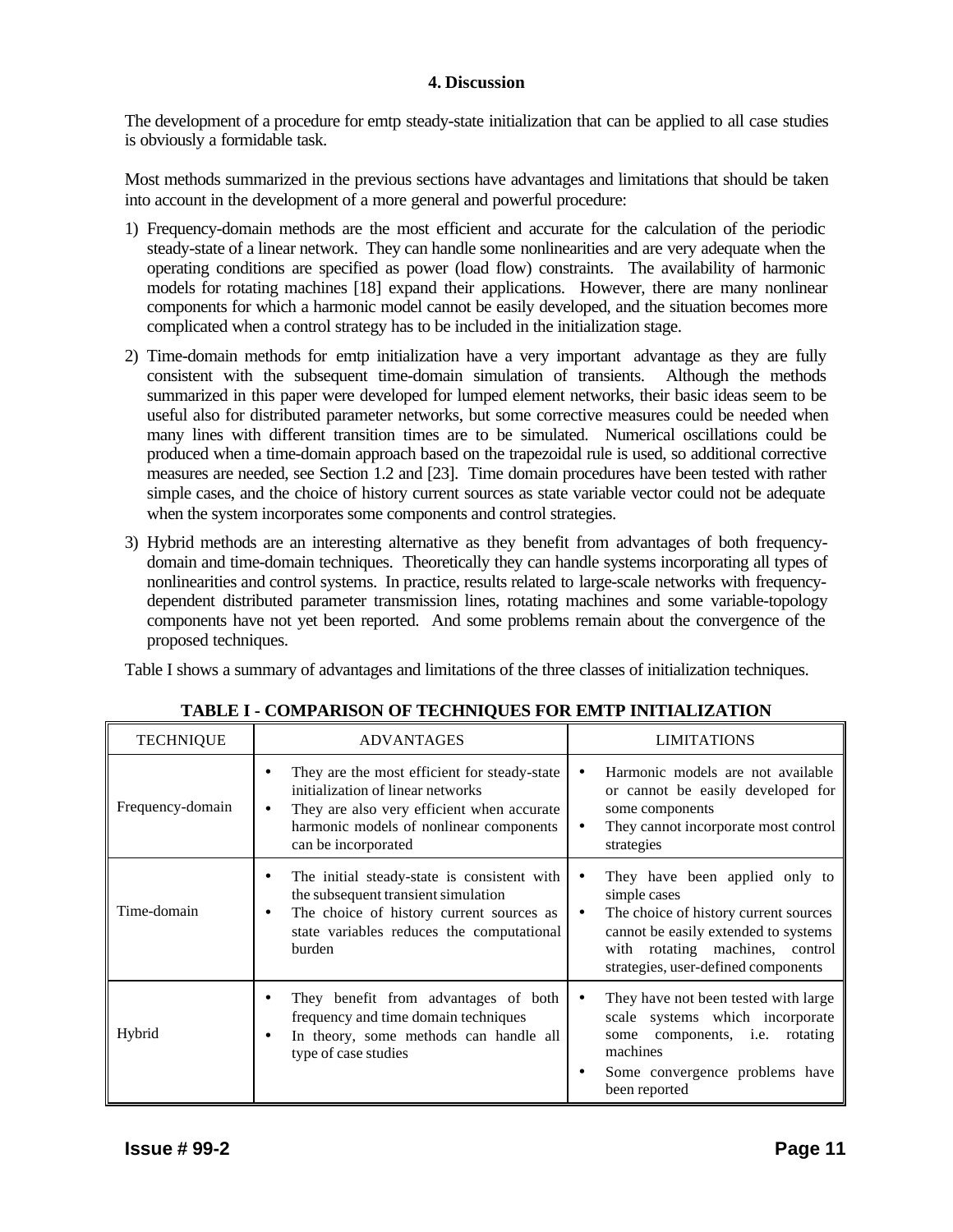#### **5. Conclusions**

EMTP-like programs are powerful simulation tools that can be applied in a wide range of case studies. However, their flexibility becomes an important drawback for the development of a procedure for steadystate calculation that could cover all potential cases. Many techniques have been proposed and, although no one has been yet tested in some applications, most of them can be used in many important studies. Particularly interesting are hybrid methods as they can benefit from the advantages of both frequencydomain and time-domain methods.

#### **6. References**

- [1] H.W. Dommel, "Digital computer solution of electromagnetic transients in single- and multi-phase networks", *IEEE Trans. on Power Apparatus and Systems*, vol. 88, no. 2, pp. 734-741, April 1969.
- [2] H.W. Dommel, EMTP Reference Manual (EMTP Theory Book), BPA, 1986.
- [3] T.J. Aprille and T.N. Trick, "Steady-state analysis of nonlinear circuits with periodic inputs", *Proc. of the IEEE*, vol. 60, pp. 108-114, January 1972.
- [4] D. Xia and G.T. Heydt, "Harmonic power flow studies. Part I Formulation and solution. Part II Implementation and practical Application", *IEEE Trans. on Power Apparatus and Systems*, vol. 101, no. 6, pp. 1257-1270, June 1982.
- [5] R. Yacamini and J.C. de Oliveira, "Harmonics in multiple convertor systems : A Generalized approach", *IEE Proc.*, vol. 127, Part B, no. 2, pp. 96-106, March 1980.
- [6] H.W. Dommel, "Nonlinear and time-varying elements in digital simulation of electromagnetic transients", *IEEE Trans. on Power Apparatus and Systems*, vol. 90, no. 6, pp. 2561-2567, November/December 1971.
- [7] T. Noda, K. Yamamoto, N. Nagaoka and A. Ametani, "A predictor-corrector scheme for solving a nonlinear circuit", *Proceedings of IPST'97*, pp. 5-10, June 22-26, 1997, Seattle.
- [8] F.L. Alvarado, R.H. Lasseter and J.J. Sanchez, "Testing of trapezoidal integration with damping for the solution of power transient studies", *IEEE Trans. on Power Apparatus and Systems*, vol. 102, no. 12, pp. 3783-3790, December 1983.
- [9] P. Kuffel, K. Kent and G. Irwin, "The implementation and effectiveness of linear interpolation within digital simulation", *Electrical Power and Energy Systems*, vol. 19, no. 4, pp. 221-228, May 1997.
- [10] J. Lin and J.R. Marti, "Implementation of the CDA procedure in the EMTP", *IEEE Trans. on Power Systems*, vol. 5, no. 2, pp. 394-402, May 1990.
- [11] L. Dube and H.W. Dommel, "Simulation of control systems in an electromagnetic transients program with TACS", *Proc. of IEEE PICA*, pp. 266-271, 1977.
- [12] R. Lasseter and J. Zhou, "TACS enhancements for the Electromagnetic Transient Program", *IEEE Trans. on Power Systems*, vol. 9, no. 2, pp. 736-742, May 1994.
- [13] S. Lefebvre and J. Mahseredjian, "Improved control systems simulation in the EMTP through compensation", *IEEE Trans. on Power Delivery*, vol. 10, no. 4, pp. 1654-1662, April 1995.
- [14] L. Dubé and I. Bonfanti, "MODELS : A new simulation tool in the EMTP", *European Transactions on Electrical Power Engineering*, vol. 2, no. 1, pp. 45-50, January/February 1992.
- [15] H.W. Dommel, A. Yan and S. Wei, "Harmonics from transformer saturation", *IEEE Trans. on Power Systems*, vol. 1, no. 2, pp. 209-215, April 1986.
- [16] W. Xu, J.R. Marti and H.W. Dommel, "A multiphase harmonic load flow solution technique", *IEEE Trans. on Power Systems*, vol. 6, no. 1, pp. 174-182, February 1991.
- [17] W. Xu, J.R. Marti and H.W. Dommel, "Harmonic analysis of systems with static compensators", *IEEE Trans. on Power Systems*, vol. 6, no. 1, pp. 183-190, February 1991.
- [18] W. Xu, J.R. Marti and H.W. Dommel, "A synchronous machine model for three-phase harmonic analysis and EMTP initialization", *IEEE Trans. on Power Systems*, vol. 6, no. 4, pp. 1530-1538, November 1991.
- [19] J.J. Allemong, R.J. Bennon and P.W. Selent, "Multiphase power flow solutions using EMTP and Newtons method", *IEEE Trans. on Power Systems*, vol. 8, no. 4, pp. 1455-1462, November 1993.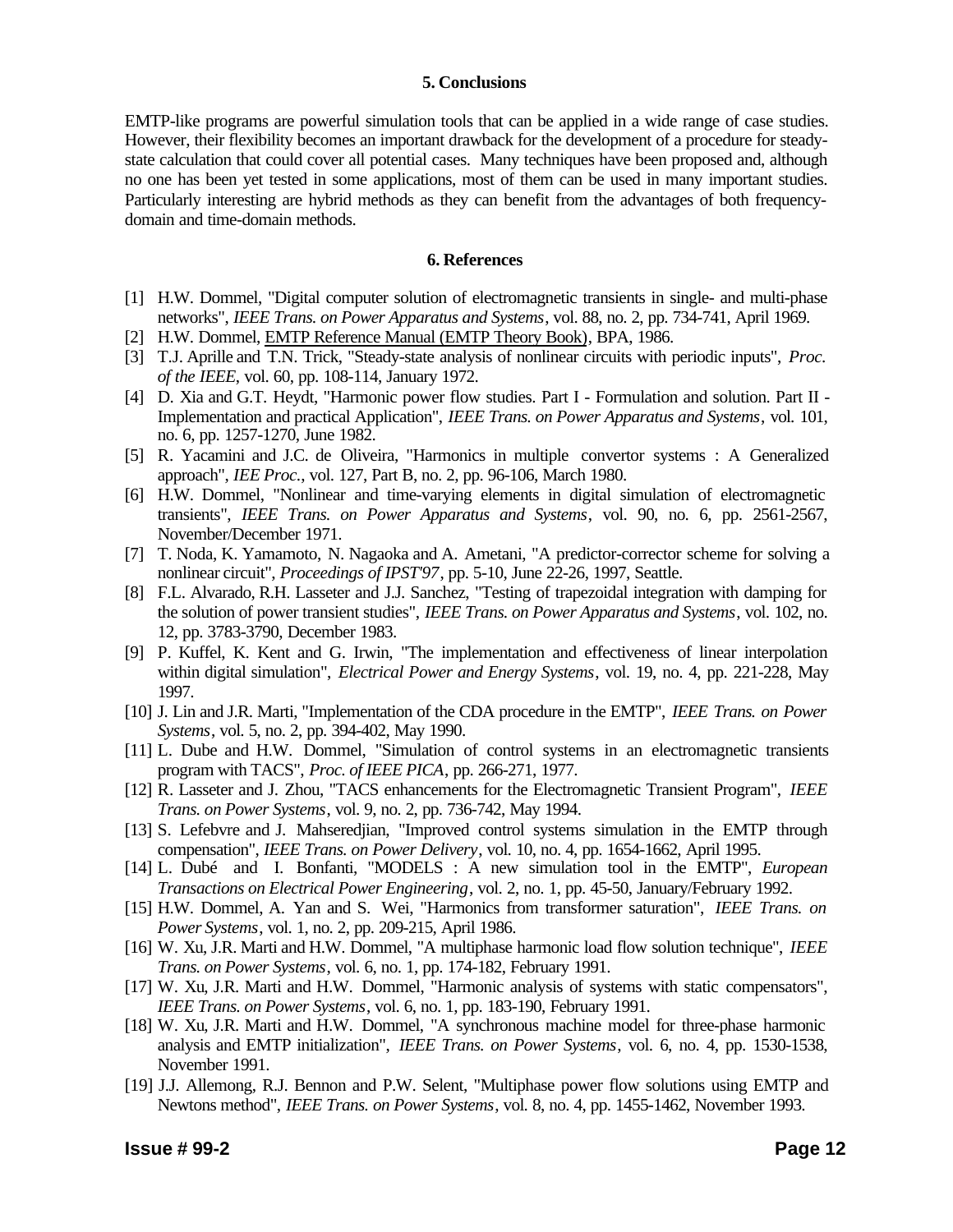- [20] X. Lombard, J. Masheredjian, S. Lefebvre and C. Kieny, "Implementation of a new harmonic initialization method in EMTP", *IEEE Trans. on Power Delivery*, vol. 10, no. 3, pp.1343-1352, July 1995.
- [21] A. Semlyen, E. Acha and J. Arrillaga, "Newton-type algorithms for the harmonic phasor analysis of non-linear power circuits in periodical steady state with special reference to magnetic nonlinearities", *IEEE Trans. on Power Delivery*, vol. 3, no. 3, pp. 1090-1098, July 1988.
- [22] M. Valcárcel and J.G. Mayordomo, "Harmonic power flow for unbalanced systems", *IEEE Trans. on Power Delivery*, vol. 8, no. 4, pp. 2052-2059, October 1993.
- [23] J. Usaola and J.G. Mayordomo, "Fast steady-state technique for harmonic analysis", *Proc. of 4th ICHPS*, October 4-6, 1990, Budapest.
- [24] B.K. Perkins, J.R. Marti and H.W. Dommel, "Nonlinear elements in the EMTP : Steady-state initialization", *IEEE Trans. on Power Systems*, vol. 10, no. 2, pp. 593-601, May 1995.
- [25] Q.Wang and J.R. Marti, "A waveform relaxation technique for steady state initialization of circuits with nonlinear elements and ideal diodes", *IEEE Trans. on Power Delivery*, vol. 11, no. 3, pp. 1437- 1443, July 1996.
- [26] G. Murere, S. Lefebvre and X.D. Do, "A generalized harmonic balance method for EMTP initialization", *IEEE Trans. on Power Delivery*, vol. 10, no. 3, pp. 1353-1359, July 1995.
- [27] A. Semlyen and A. Medina, "Computation of the periodic steady state in systems with nonlinear components using a hybrid time and frequency domain methodology", *IEEE Trans. on Power Systems*, vol. 10, no. 3, pp. 1498-1504, August 1995.
- [28] J. Usaola and J.G. Mayordomo, "Multifrequency analysis with time-domain simulation", *European Transactions on Electrical Power*, vol. 6, no. 1, pp. 53-60, January/February 1996.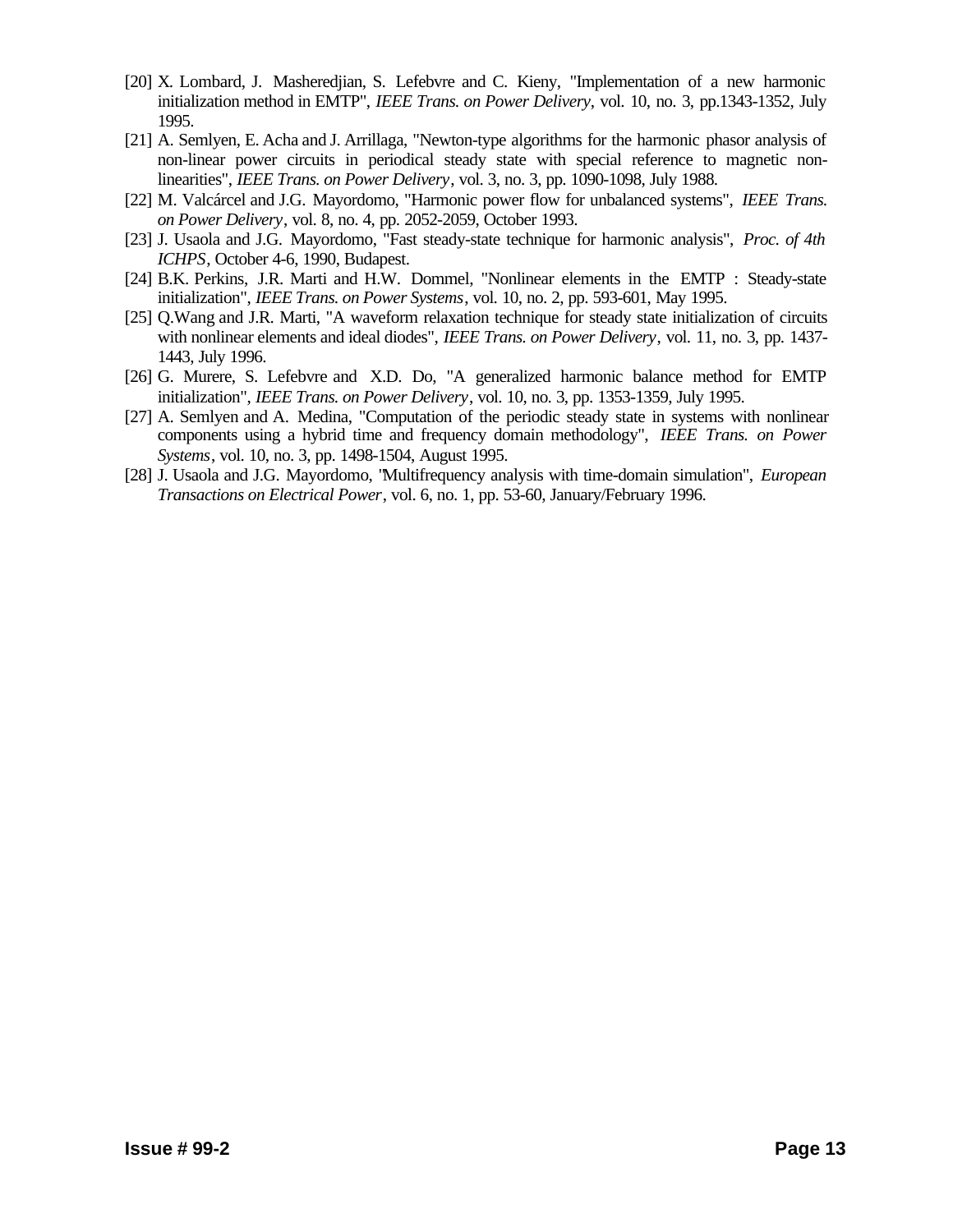# **Load Imbalance Interharmonics in Small Adjustable Speed Drives**

Mohammed Bashir Rifai Dept. of Elect. Machines & Drives University of Aleppo, P. O. Box 7680, Aleppo, Syria

Thomas H. Ortmeyer Dept. of Elect. & Computer Eng. Clarkson University Potsdam, NY 13699-5720 USA

*Abstract* The generation of low order interharmonic currents by adjustable speed drives is of concern for a number of reasons. The presence of these exciting currents at non-harmonic frequencies can excite resonances that would otherwise be dormant. Additionally, the frequency content can be close to the fundamental frequency, causing beat phenomena. The generation of these currents is reviewed here.

## **Introduction**

The presence of interharmonic currents in adjustable speed drives (ASD's) has been the cause of some controversy. This is due to the fact that some measurements have shown these currents to be nonexistent, while other measurements have found the presence of interharmonic currents.

Interharmonic currents are generally defined as steady state currents which are not an integer multiple of the fundamental frequency. In many ASD's, the input power conversion is with a diode bridge rectifier to a dc link. The dc link voltage is inverted with a PWM inverter to supply a variable frequency, variable voltage ac load. Harmonic currents of the inverter have the potential to create interharmonics in the supplying power system if they are allowed to propagate through the dc link. This paper investigates the role of load imbalance on the presence of interharmonic currents drawn from the supply system by small ASD's.

# **Harmonic Currents in PWM Inverters**

A typical small adjustable speed drive (ASD) system is shown in Figure 1. The power source is a typical utility supply. The first power conversion is ac to dc through a single phase diode rectifier. The second conversion is a dc to ac inversion, with the inverter being pulse width modulated to construct a three phase output voltage which is of controlled frequency and magnitude.

For pwm invewrters, the harmonic currents which flow in an inverter load are related to the inverter switching frequency  $f_{\text{pwm}}[1]$  and the inverter fundamental frequency  $f_{\text{inv}}$ . Ideally, the inverter output voltage contains frequencies

$$
f_{out} = nf_{pwm} \pm mf_{inv}
$$
 (1)



**Figure 1. Simplified equivalent circuit of a typical small ASD.**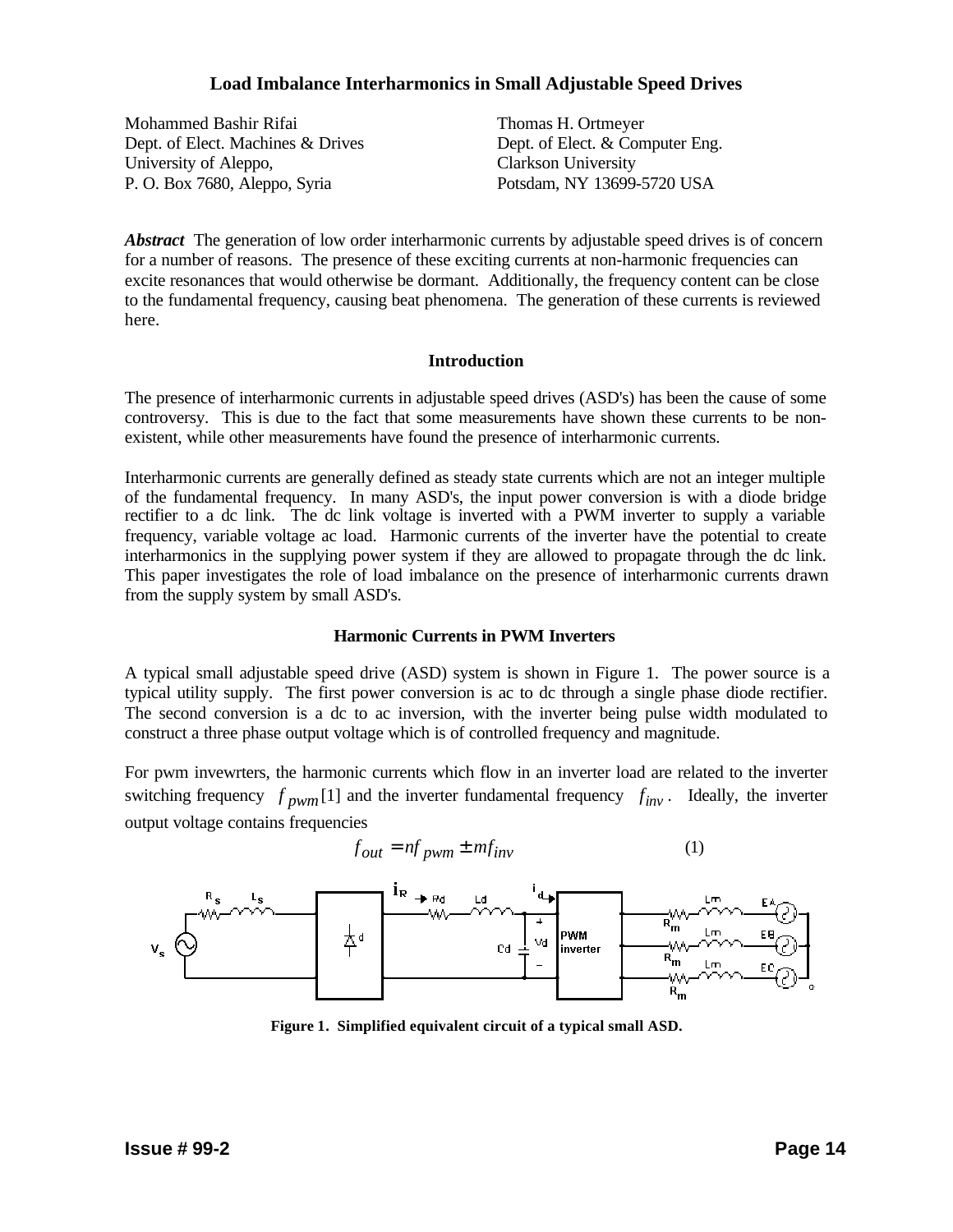with significant components limited to small integer values of m and n. Typical inverter loads have a low pass characteristic, so the current flow at these frequencies will be relatively small. The inverter switching remodulates the load fundamental frequency, so that the inverter input current will include components at a frequencies of

$$
f_{in} = nf_{pwm} \pm mf_{inv}
$$
 (2)

Again, the significant components will occur at small integer values of n and m. Currents at these frequencies will be drawn from the dc link, and can flow from the rectifier.

When the dc link choke impedance is significantly larger than the source system impedance, the dc link can be represented by the equivalent circuit shown in Figure 2. The current drawn from the rectifier will depend on the frequency of the current and the resulting impedances of the link capacitor and choke. At low frequencies, the choke will present the low impedance path for these currents, while the capacitor will be the low impedance path at high frequencies.



**Figure 2. DC link equivalent circuit at the inverter harmonics.**

As many recent inverters switch with *f pwm* in the 5 to 20 kilohertz range, the currents drawn by the inverter due to these frequencies are high enough to be suppressed by the filtering present on the dc link.

Lower frequency currents, however, are likely to be drawn through the rectifier. Two particular cases which can lead to low frequency currents propagating through the dc link are:

- overmodulation in a sinusoidal PWM scheme
- load imbalance

Overmodulation causes lower order harmonic voltages to exist on the inverter load- typically the 5th and the 7th are most significant. These two load harmonics reflect back to the dc link as the sixth harmonic of the inverter frequency. This phenomena is relatively well understood[2]. On the other hand, load imbalance does not lead directly to harmonic currents in the load- the principal effect is a fluctuation in the instantaneous power flow. As in single phase loads, this frequency of this fluctuation is twice the inverter fundamental frequency. As the inverter neither stores nor (ideally) consumes power, the instantaneous input power closely tracks the instantaneous output power. As the inverter input voltage is nearly constant, the inverter current must include a component which is fluctuating at the second inverter harmonic. In general, this frequency will be too low to be blocked by the dc link filter.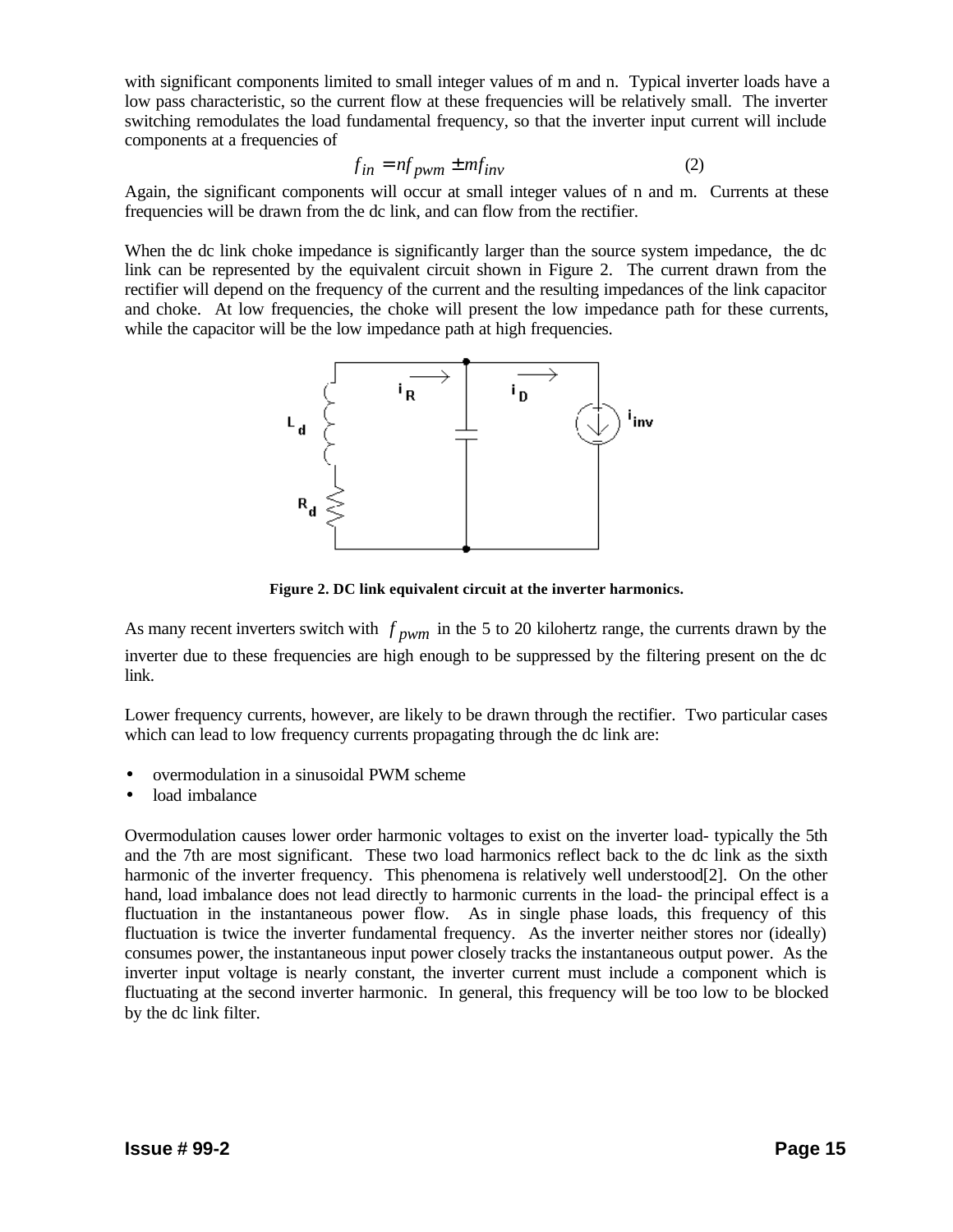### **Conversion of Inverter Harmonics into Source Interharmonics**

If  $f_s$  is the source frequency and the  $f_{inv}$  is the inverter fundamental frequency, analysis of the rectifier switching shows that the source will experience interharmonic currents of frequency

$$
f_{\text{int }erharmonic} = f_s \pm 2 \cdot f_{\text{inv}} \tag{3}
$$

These currents will exist due to the modulation of the rectifier output current by the rectifier switching. The input source current will also include the traditional harmonic currents drawn by the rectifier.

## **Laboratory Results**

In order to verify the theoretical results of the previous section, laboratory measurements of a small adjustable speed drive were performed. The laboratory system employed a single phase diode rectifier feeding the dc link, with a three phase pwm inverter using the sinusiodal pwm modulation strategy. An induction motor was used for loading the inverter. The inverter was driving a 1/3 horsepower, 120/208 volt induction motor. Imbalance was created in the motor circuit by placing a rheostat in the b phase lead of the motor. The inverter was operated at 48 hertz, while the power source frequency was 60 hertz. The most significant interharmonics created by this imbalance were at 36 hertz  $(2 \cdot 48 - 60)$  and at 156 hertz  $(2 \cdot 48 + 60)$ . Table 1 shows the relationship between these interharmonic currents and the load currents as the level of imbalance was increased.

|       | Load currents, rms amps |         | Source currents, rms amps |          |           |           |  |
|-------|-------------------------|---------|---------------------------|----------|-----------|-----------|--|
| Īд    | ΙŖ                      | $I_{C}$ | $I_{60}$                  | $I_{36}$ | $I_{156}$ | $I_{180}$ |  |
| 0.922 | 0.914                   | 0.905   | 0.612                     |          |           | 0.556     |  |
| 0.909 | 0.836                   | 0.987   | 0.646                     | 0.024    | 0.010     | 0.591     |  |
| 0.914 | 0.728                   | 1.060   | 0.677                     | 0.031    | 0.031     | 0.608     |  |
| 0.914 | 0.655                   | 1.112   | 0.681                     | 0.043    | 0.044     | 0.616     |  |
| 0.944 | 0.650                   | 1.155   | 0.698                     | 0.051    | 0.052     | 0.629     |  |

**Table 1. Load and source currents as load imbalance was increased.**

In Table 1, the load currents are the induction motor phase currents in rms amps at 48 hertz. The source currents are the frequency components of the currents going into the single phase diode bridge rectifier, with the subscript indicating the frequency of the respective currents. The data includes the 36 hertz and 156 hertz interharmonics as well as the fundamental and third harmonic components which are expected for this rectifier. As evidenced by the third harmonic current level, the dc link on this system has little if any dc link inductance.

|  |  |  |  |  |  | Table 2. Relationship between load current imbalance and source interharmonic level. |  |
|--|--|--|--|--|--|--------------------------------------------------------------------------------------|--|
|--|--|--|--|--|--|--------------------------------------------------------------------------------------|--|

| Load current | Ratio of source  |
|--------------|------------------|
| imbalance    | interharmonic to |
|              | fundamental      |
| 0.019        | 0.000            |
| 0.166        | 0.037            |
| 0.328        | 0.046            |
| 0.511        | 0.065            |
| 0.551        | 0.075            |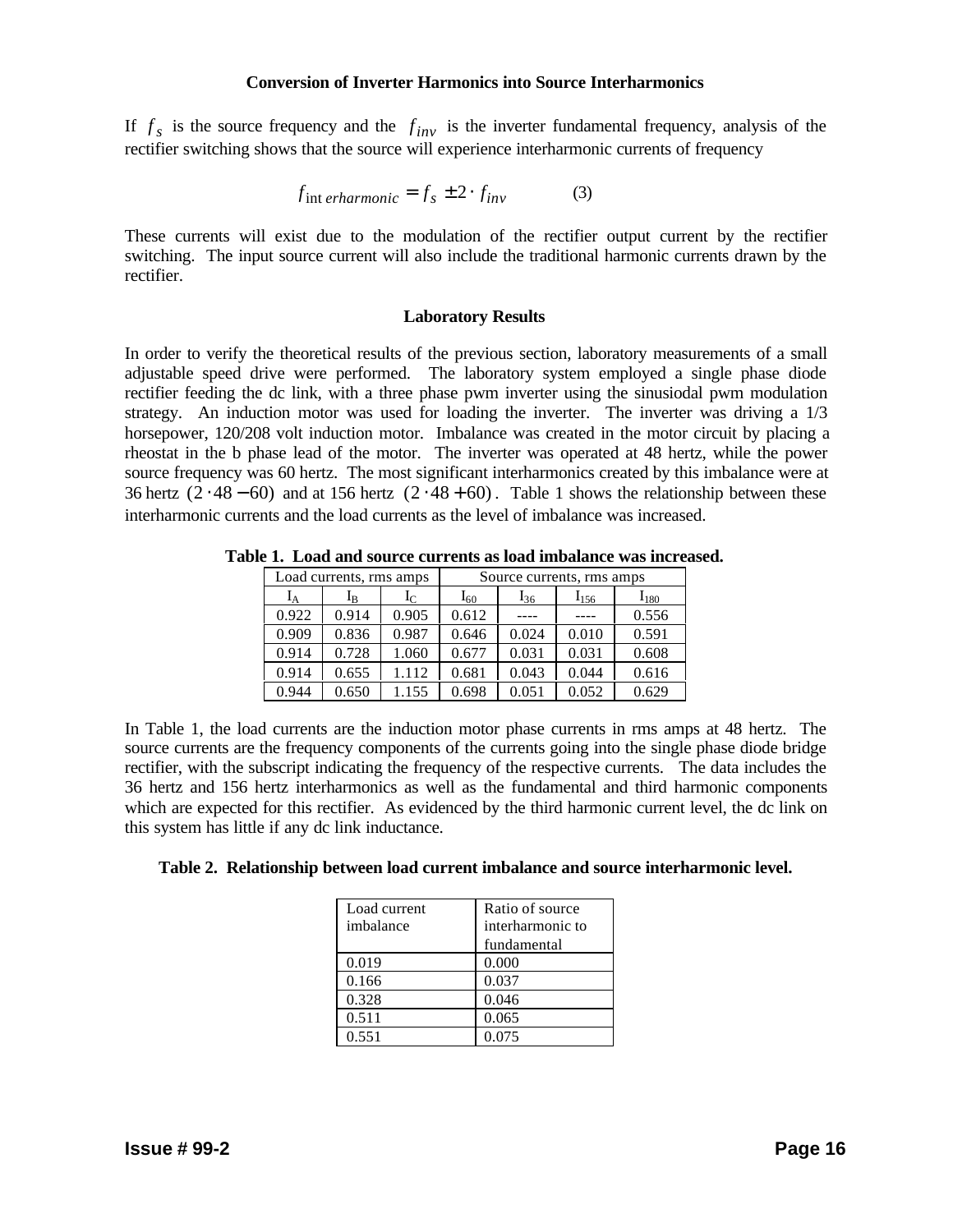With no intentional imbalance, the interharmonic levels are negligible. As the imbalance in the phase currents increases, the interharmonic levels increase to a peak level approaching 10% of the fundamental current. While the load current imbalance for this case is extreme, the mechanism involved in the generation of the interharmonic current is apparent in these results. Table 2 shows the normalized relationship between load current imbalance and source current interharmonic level. Load current imbalance is defined as the difference between maximum and minimum phase current divided by the average phase current.

Similar performance was observed at other inverter operating frequencies, with the frequency of the interharmonic currents changing in accordance with Equation 3. The interharmonic frequency covers the full range from dc up to several multiples of operating frequency for typical ASD's. As one or more system resonance points can be expected within this range of frequnecies, it is likely that an ASD running with significantly unbalanced loading will excite a resonance at some point in it's operating range.

# **Conclusions**

This paper analyzes the generation of source current interharmonics by inverter fed loads. The presence of inverter harmonic currents on the dc link was considered, and models were developed for the propagation of these currents through the link and onto the source system. It was shown that little if any interharmonics will be generated by well designed drives operating with linear modulation and balanced loading. Significant levels of interharmonics can be expected when low frequency inverter harmonics are present due to either load imbalance or overmodulation.

## **References**

- 1. N. Mohan, T. M. Undeland and W. P. Robbins, " Power Electronics: Converters, Applications and Design", John Wiley & Sons, New York 1989.
- 2. David E. Rice, "A Detailed Analysis of Six-Pulse Converter Harmonic Currents", IEEE Trans. Industry Applic., vol. IA-30, no. 2, pp. 294-304, March/April 1994.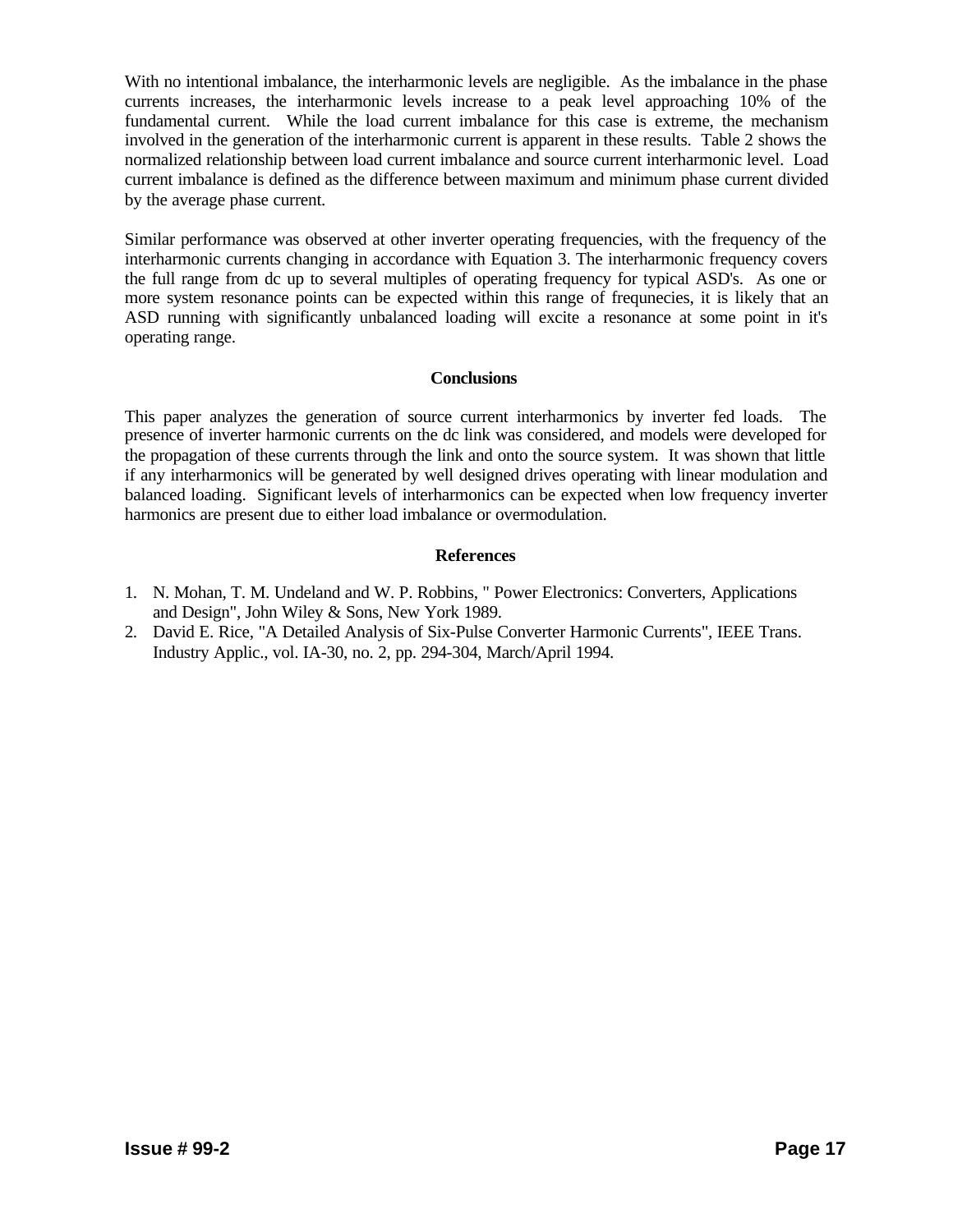# **An Improved Arc Furnace Model for Digital Simulators**

Omer Ozgun Ali Abur

ozgun@ee.tamu.edu abur@ee.tamu.edu

Department of Electrical Engineering Texas A & M University College Station, TX 77843 3128

**Abstract -** This paper describes an arc furnace model developed in the Matlab Simulink environment. The model has two characteristic features: 1) It captures the chaotic behavior of the electric arcs, 2) It generates the harmonics present in terminal current and voltage signals. The model is implemented and tested using a sample power system.

# **I. Introduction**

Most utilities have either arc furnace loads or planning to have such loads connected to their power grid. While the bulk power consumption of arc furnaces can be predicted based on their capacity and operating cycles, instantaneous changes in power, terminal voltage and current signals are harder to calculate, particularly when the short circuit MVA at the furnace bus is relatively low. Hence, a digital model that can faithfully replicate the instantaneous behavior of an arc furnace will be useful in simulating and analyzing power system operation containing arc furnace loads.

Historically, there have been two general approaches to the problem of arc furnace modeling: stochastic and chaotic. The main reason for using stochastic ideas in modeling of arc furnaces is the a-periodic, highly varying, and unpredictable behavior of arc furnaces. In most of the previous work, in order to resemble the arc furnace voltage, modulation of arc voltage with generated white noise has been a common approach. Arc voltage has been obtained either from the simplified v-i characteristics of the arc furnace load, or from the empirical formulas related to arcing process.

However, after the electrical fluctuations in the arc furnace voltage is proved to be chaotic in nature, the deterministic chaos has become a modeling issue for electric arc furnaces [1]. In fact, chaos, also called as strange attractor, can better represent the a-periodic behavior of the arc furnaces, and seems to be closer to the nature of the process.

In this paper, a low frequency chaotic signal is obtained from Chua's well-known chaotic circuit and modulated with the arc voltage to represent the electrical fluctuations in the arc furnace voltage. On the other hand, arc voltage is simulated by solving the corresponding differential equation which yields a dynamic and multi-valued v-i characteristics of the arc furnace load. The proposed arc furnace model takes the system current as an input and assigns the terminal voltage value at each time step. Namely, it is connected to the system as a controlled voltage source.

# **II. Proposed Arc Furnace Model**

The proposed model is composed of two main parts:

- The use of dynamic, multi-valued voltage-current characteristics of the electric arc.
- A chaotic circuit is used to represent the arc furnace voltage fluctuations, which are chaotic in nature.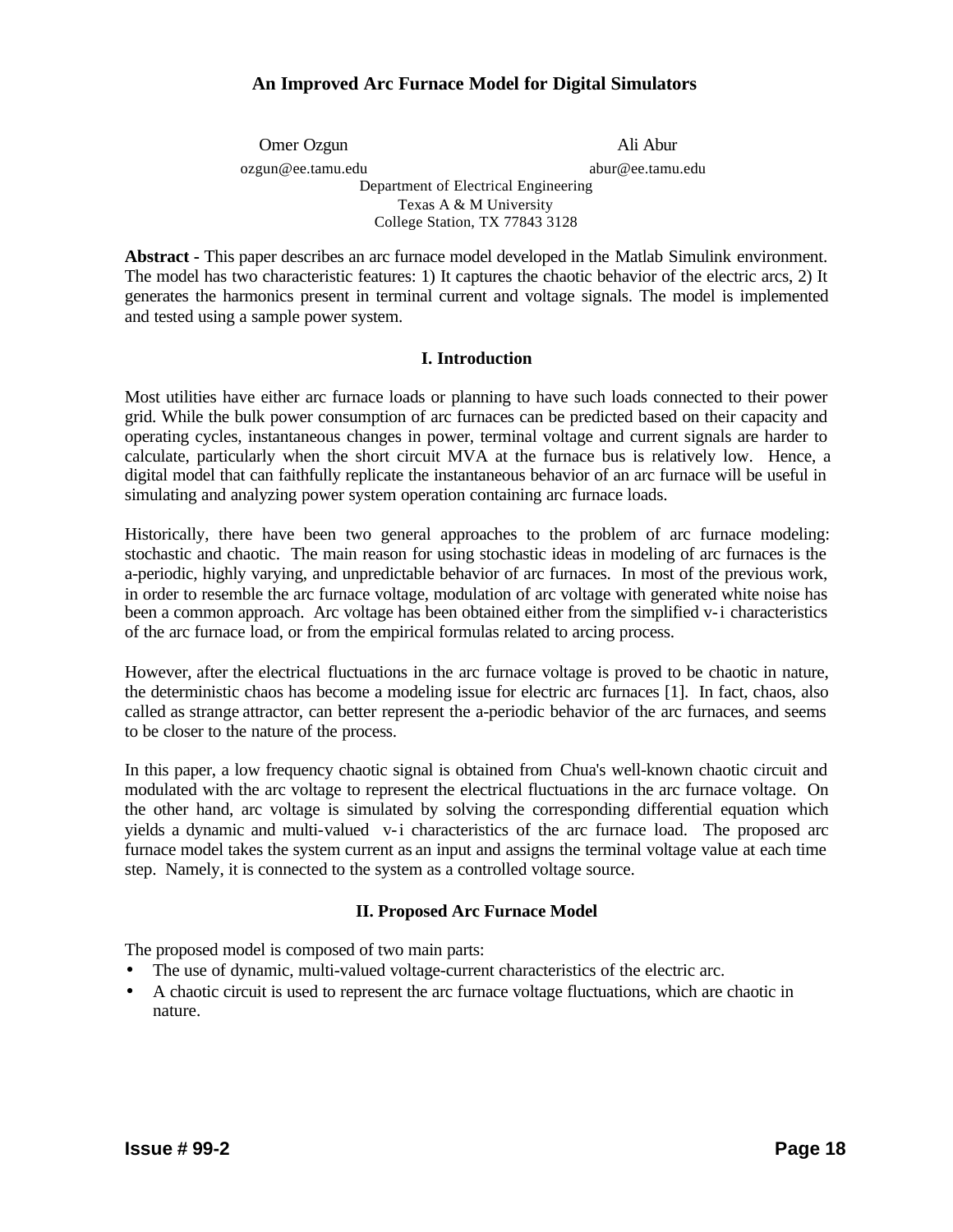#### **Dynamic Behavior of Electric Arcs**

The dynamic v-i characteristics of arc furnace load is obtained by using a general dynamic arc model in the form of a differential equation derived in [2]. Thanks to development of a general dynamic arc model, a non-linear, multi-valued, and dynamic voltage-current characteristics of arc furnace load is captured. This makes a fundamental difference between this approach and the others where the electric arc is represented by its static v-i characteristics or some empirical relations. Having a dynamic arc model makes the arc furnace model more reliable, since it will capture changes in the v-i characteristics as the operating conditions change in the power system.

The differential equation that represents the general dynamics of the arc model is based on the principle of energy conversion. Therefore, starting from the power balance equation for the electric arc, the following differential equation is derived in [2]:

$$
k_1 r^n + k_2 r \frac{dr}{dt} = \frac{k_3}{r^{m+2}} i^2
$$
 (1)

Here "r", which stands for the arc radius, is chosen as a state variable instead of taking arc resistance or conductance. While solving equation 1, the parameters are chosen as  $k_1=3000$ ,  $k_2=1$ , and  $k_3=12.5$ . And the arc voltage is then given by:

$$
v = \frac{i}{g} \tag{2}
$$

where g is defined as arc conductance and given by the following equation:

$$
g = \frac{r^{m+2}}{k_3} \tag{3}
$$

Figure 1 shows the dynamic v-i characteristics of 250 V, 70-kA a.c. electric arc obtained by solving equations 1 and 2 in time domain. The simulated v-i characteristics of electric arc matches well with the measured characteristics [2]. The simulated arc voltage waveform is shown in Figure 2.

## **Chaotic Time Variation**

The chaotic component of the arc furnace voltage is supplied from the well known chaotic circuit of Chua [3, 4].



**Figure 1. Dynamic v-i characteristics of electric arc**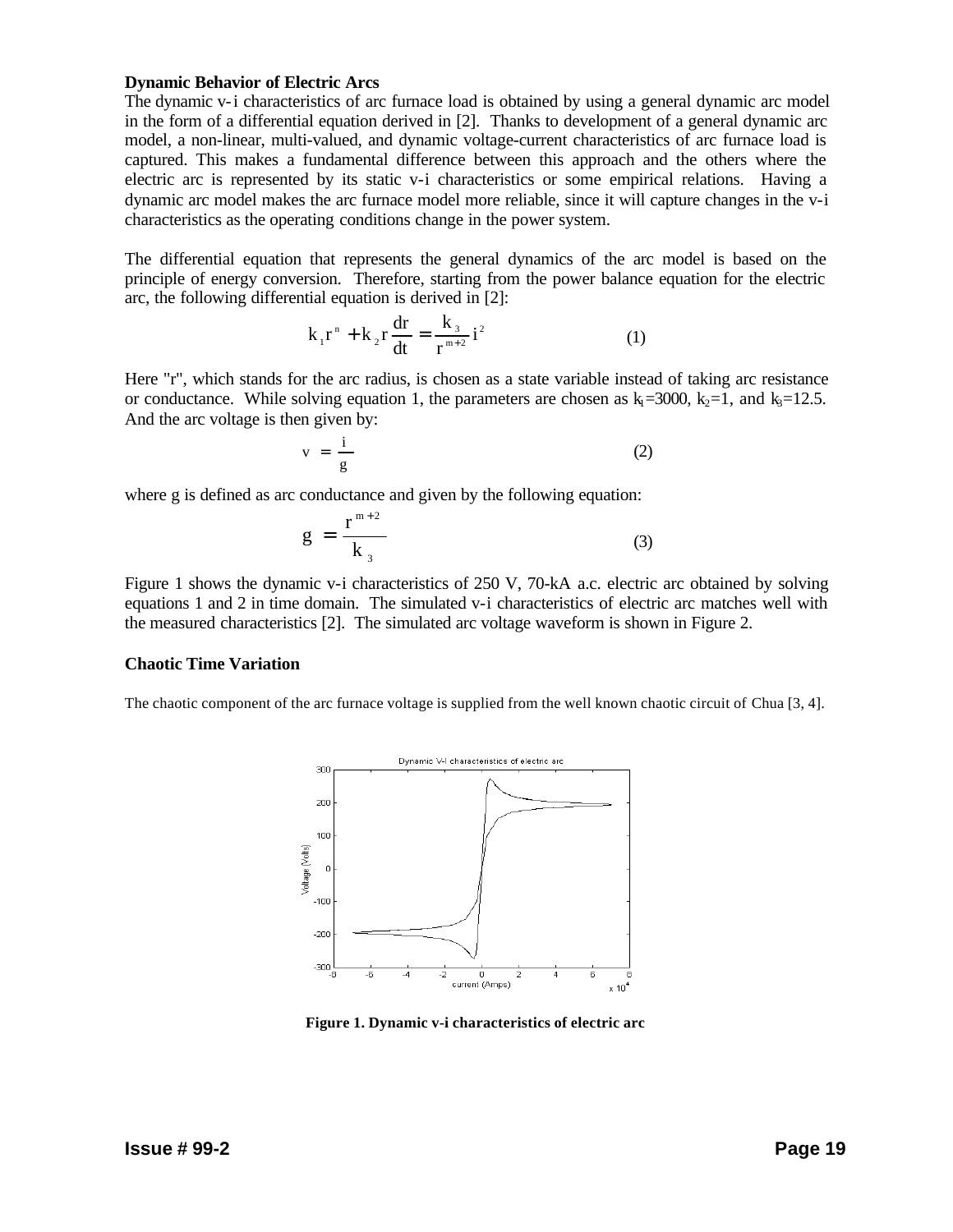

**Figure 2. Typical voltage waveform of electric arc.**

## **Arc Furnace Model**

The model is built and simulations are carried out in Matlab-Simulink environment. The deterministic part of the model, namely representation of dynamic v-i characteristics of electric arc solving the differential equation of equation 1, is implemented by using ordinary Simulink blocks. However, the simulation of Chua's chaotic circuit is performed by using the new Power System Blockset of Matlab. More detailed information about the proposed arc furnace model can be found in [5], which will be published in the proceedings of the IEEE Power Engineering Society 1999 summer meeting.

Two voltage signals, one obtained from the simultaneous solution of the corresponding differential equation of the electric arc, and the other obtained from the simulation of Chua's chaotic circuit, are the basic components of the final output voltage of the arc furnace model, which is basically equal to the modulation of those two signals. The input to the model is the current absorbed from the power system bus.

# **III. Simulation Results**

The proposed model is tested by using a sample power system, which consists of linear loads and an electric arc furnace load connected to the secondary of the step-down transformer. Figure 3 shows the current waveform obtained by simulation. The flicker effect can easily be observed in this simulated waveform.



**Figure 3. Arc Current obtained by simulation**

Figure 4 shows the voltage waveform at secondary of the transformer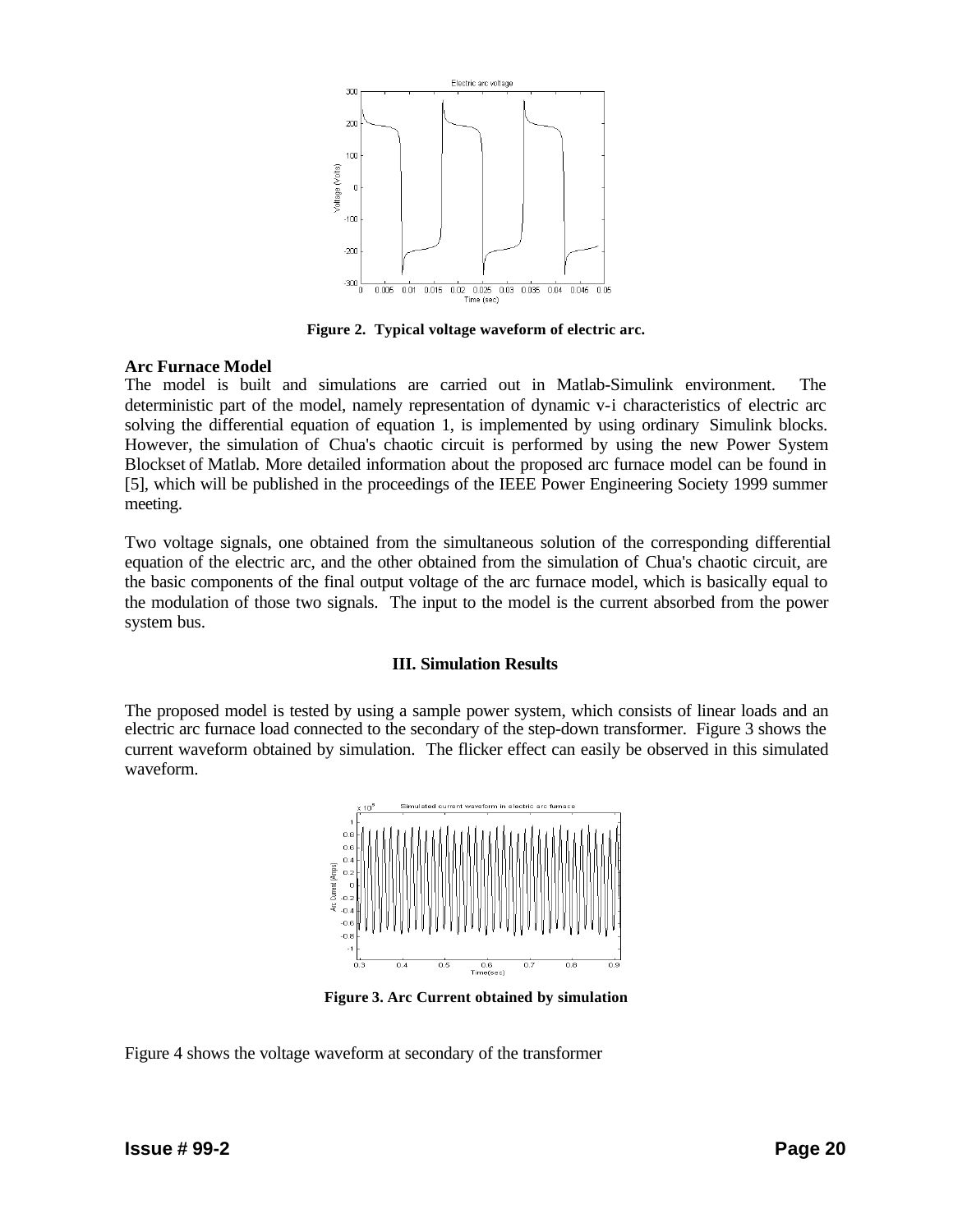

**Figure 4. Voltage at secondary of the arc furnace transformer**

For an accurate arc furnace model, capturing the harmonic spectrum of the arc furnace current and voltages is also a very important criterion, as well as capturing the flicker effect. Although the previous models are able to capture the odd harmonics, they have difficulty in capturing the even ones. Figure 5 shows the harmonic spectrum of the simulated voltage waveform. As it is seen, even harmonics are captured by the proposed model as well. Additionally, the magnitudes of the harmonics change from cycle to cycle during the simulation, and Figure 5 shows a single snapshot during the simulation period.



**Figure 5. Harmonic analysis of simulated voltage waveform**

## **IV. Conclusions**

This paper introduces a new model to represent the arc furnace operation in an accurate way. The model is built in the time domain and it can be readily connected at a specified bus as a circuit component, which takes the system current as input and assigns the terminal voltage value at each time step, i.e., it behaves like a controlled voltage source.

Instead of using static v-i characteristics of the arc furnace load, dynamic and multi-valued v-i characteristics are obtained by solving the corresponding differential equation. In order to represent the flicker effect, a low frequency chaotic signal is modulated with the arc voltage. So, the symmetry of the arc v-i characteristics is destroyed, resulting in the even harmonics as well as the odd ones.

## **V. Acknowledgements**

The authors gratefully acknowledge the support provided by the Texas Higher Education and Coordination Board Advanced Technology Program Grant No: 000512-0094-1997.